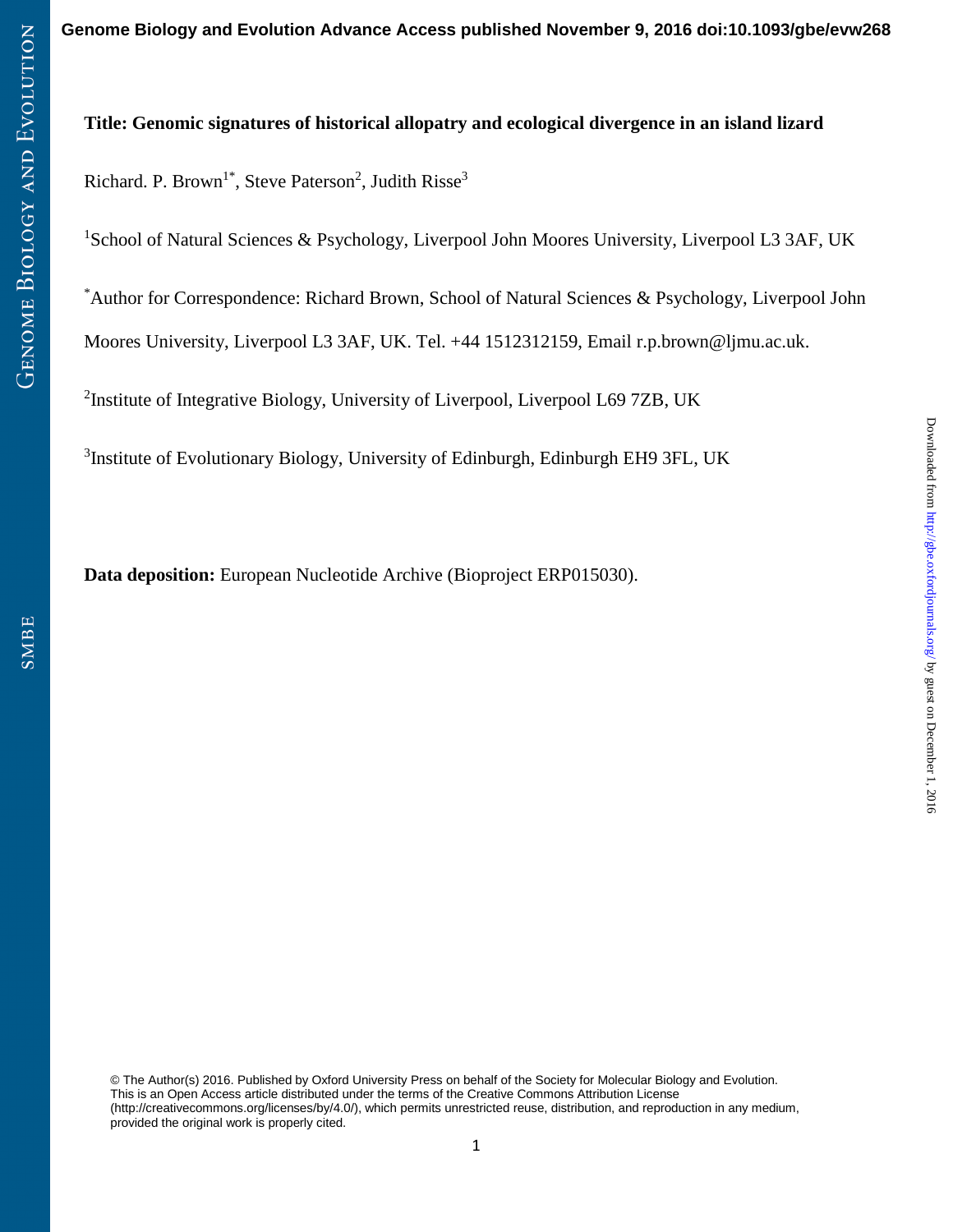## **Abstract**

Geographical variation among contiguous populations is frequently attributed to ecological divergence or historical isolation followed by secondary contact. Distinguishing between these effects is key to studies of incipient speciation and could be revealed by different genomic signatures. We used RAD-seq analyses to examine morphologically divergent populations of the endemic lizard (*Gallotia galloti*) from the volcanic island of Tenerife. Previous analyses have suggested ecological and historical causes to explain the morphological diversity. Analyses of 276483 single nucleotide polymorphisms (SNPs) from >20 Mbp of the genome revealed one genetically divergent population from Anaga, a region associated with divergent mtDNA lineages in other Tenerife endemics. This population also has a high number of private alleles, and its divergence can be explained by historical isolation. Bayesian outlier analyses identified a small proportion of SNPs as candidates for selection (0.04%) which were strongly differentiated between xeric and mesic habitat types. Individual testing for specific xeric-mesic selection using an alternative approach also supported ecological divergence in a similarly small proportion of SNPs. The study indicates the roles of both historical isolation and ecological divergence in shaping genomic diversity in *G. galloti*. However, north-south morphological divergence appears solely associated with the latter and likely involves a relatively small proportion of the genome.

**Keywords:** Allopatry - ecological divergence – evolutionary genomics - RAD-seq – selection – speciation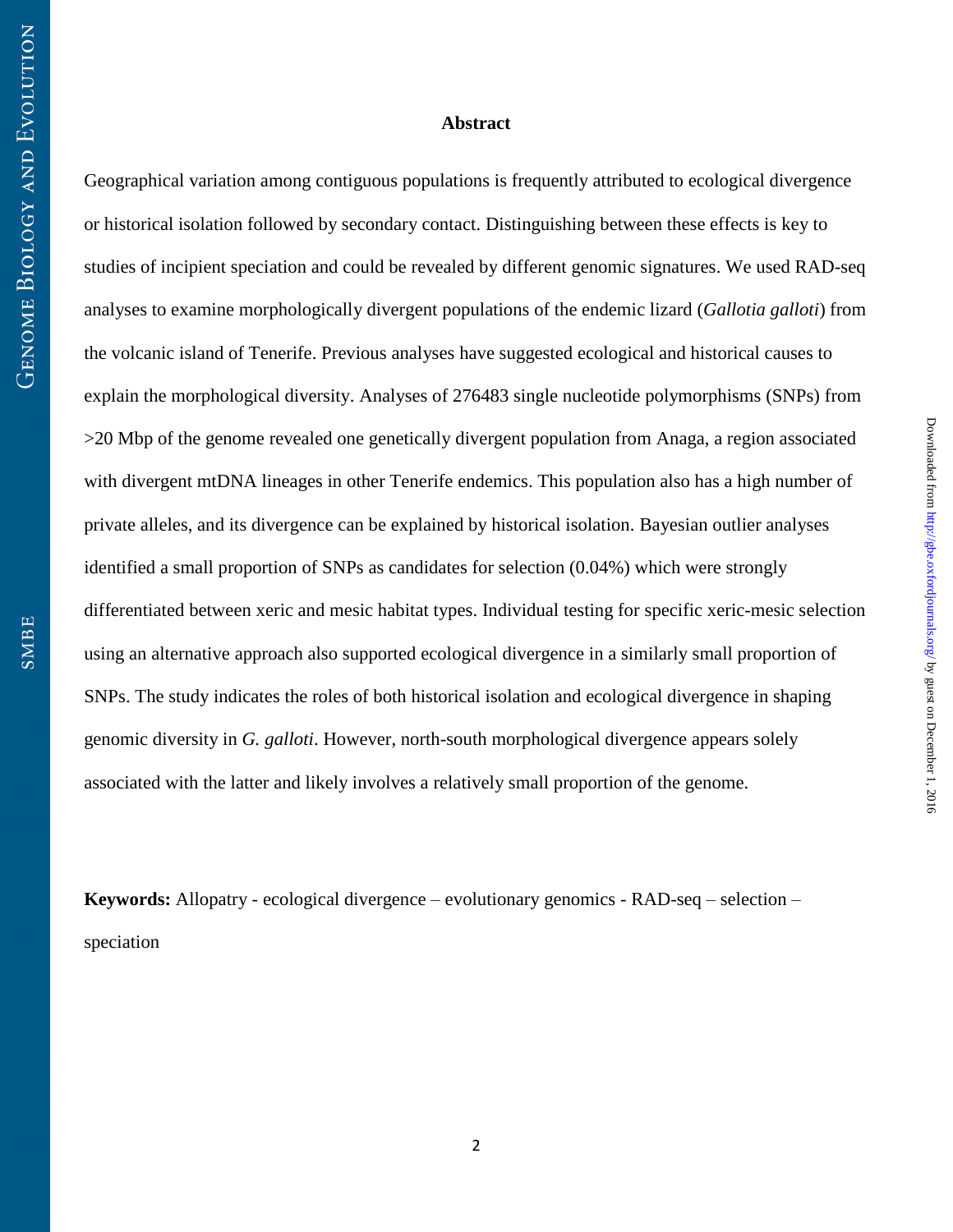## **Introduction**

Knowledge of the processes that drive population divergence and ultimately speciation are essential to understanding the generation of biological diversity. MtDNA based phylogeography (Avise, et al. 1987) developed rapidly during the 1990s and provided strong evidence of historical dispersal or vicariance and in turn led to reduced emphasis on the impact of selection. More recently, there have been clear indications that divergence with gene flow due to ecological differences has been a major diversifying force and led to the evolution of different phenotypes (Rundle and Nosil 2005; Hohenlohe, et al. 2010; Ng, et al. 2016).

A key question for many empirical studies of contiguous natural populations is to distinguish between ecological and historical divergence in allopatry (primarily through drift) followed by secondary contact (Thorpe 1976; Endler 1977). This should be achievable through genomic analyses. Under local adaptation, it is expected that relatively few loci would be divergent between habitats, representing solely loci under selection and neighbouring regions in linkage disequilibrium (i.e., genomic islands). Under allopatric divergence, all loci have been exposed to historical isolation. Although some ancestral and novel mutations will have been subject to selection during this period, the majority of loci will have been subject to drift alone (Nosil, et al. 2009). Nevertheless, both neutral sites and those under selection should show the same geographical patterns of population divergence.

Genome-wide screening for polymorphisms in model and non-model organisms has already had considerable impact within evolutionary biology, e.g., Hohenlohe et al. (2010), Nosil et al. (2012), Guo et al. (2015). Recent next-generation sequencing approaches such as Restriction-site Associated DNA sequencing (RAD-seq) may provide enough genomic information to make it a reasonably economical alternative to whole genome sequencing for population studies involving a large number of individuals.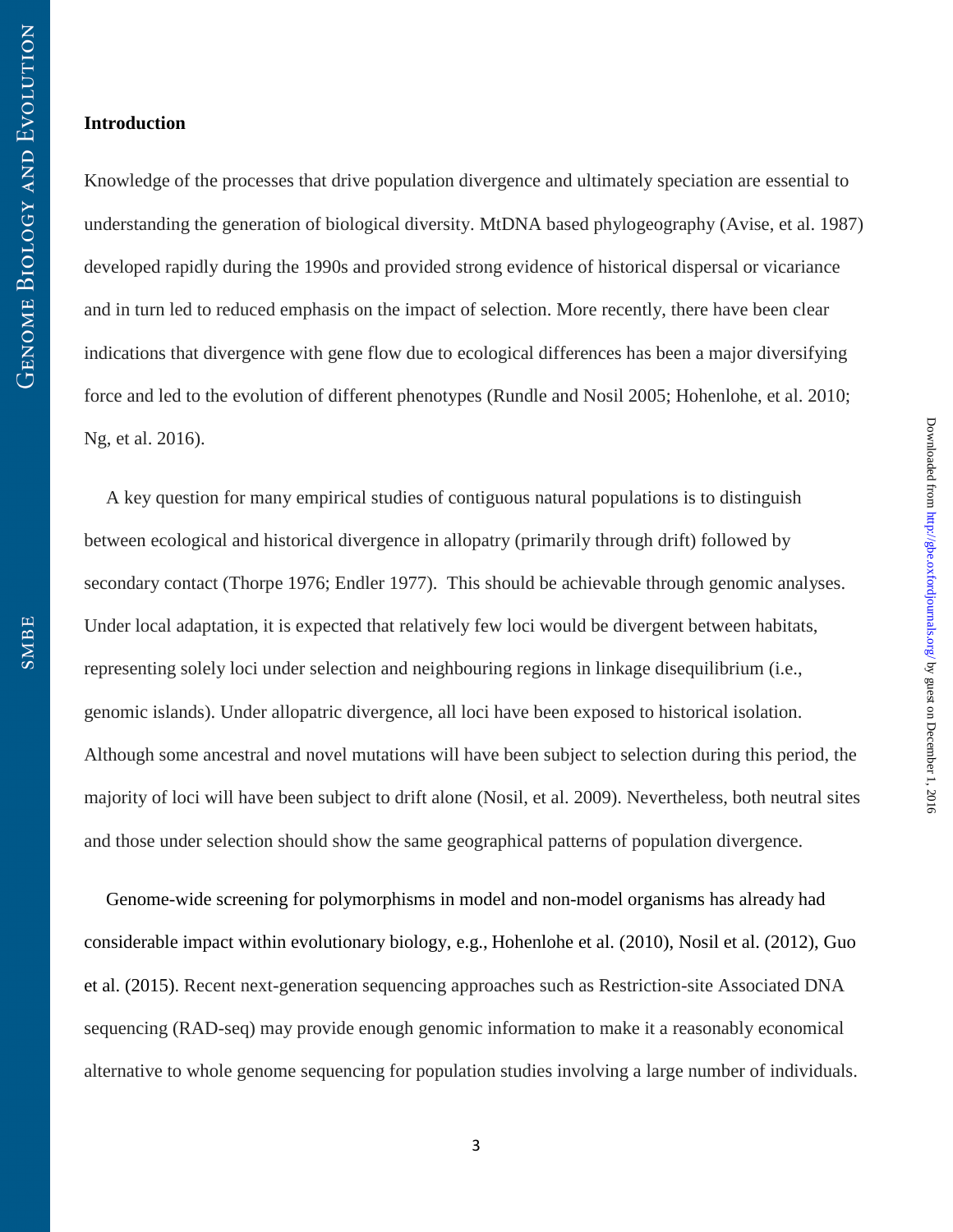An additional advantage of RAD-seq is that is applicable to non-model species. While analyses of biogeographical patterns attributable to historical allopatry have traditionally analyzed mtDNA and a small number of nuclear markers, RAD-seq vastly increases the proportion of the genome that is studied, allowing more detailed and robust assessments of the processes underlying population divergence as well as helping identify genomic regions of interest.

The lizard *Gallotia galloti* is abundant across the Canary Island of Tenerife (28.27N, 16.64W), from sea level to over 3000m. It shows pronounced geographical variation in morphology across this relatively small island  $(2034 \text{ km}^2)$ . The height of Tenerife  $(3718m)$  and the year-round trade winds combine to cause cloud formation on the north facing slopes, while the south-facing slopes are frequently cloudless. This leads to a dichotomous north/south contrast in vegetation which is illustrated by the mesic vegetation found at ~400-1200m on the north facing slopes, originally comprising dense laurisilva cloud forest, tree heath and wax myrtle, and the very xeric conditions in the south which is characterised by arid-adapted *Euphorbia* plant communities (Thorpe and Brown 1989a). The primary pattern of geographic variation in the dorsal colour of adult males closely matches these xeric/mesic components (Thorpe and Brown 1989a, b) as does adult male body size (Thorpe and Brown 1991). Different selection pressures between these habitats appear to be the most likely explanation. Higher population  $F_{ST}$  values between the N/S colour morphs have been described using microsatellite loci, leading to inferences of decreased gene flow and incipient speciation (Thorpe and Richard 2001). However, other components of the morphology, such as scalation, show different geographical patterns (Thorpe and Baez 1987; Brown, et al. 2006) indicating that the origins of the morphological diversity are complex.

 $Downloaded from [http://gbec.oxfordiounals.org/ by guest on December 1, 2016](http://gbec.oxfordiounals.org/)$ 

Downloaded from http://gbe.oxfordjournals.org/ by guest on December 1, 2016

Full identification of the causes of the within-island variation is also complicated by the presence of two mtDNA lineages in *G. galloti* that diverged around 0.8 Ma (Brown, et al. 2006). They show clear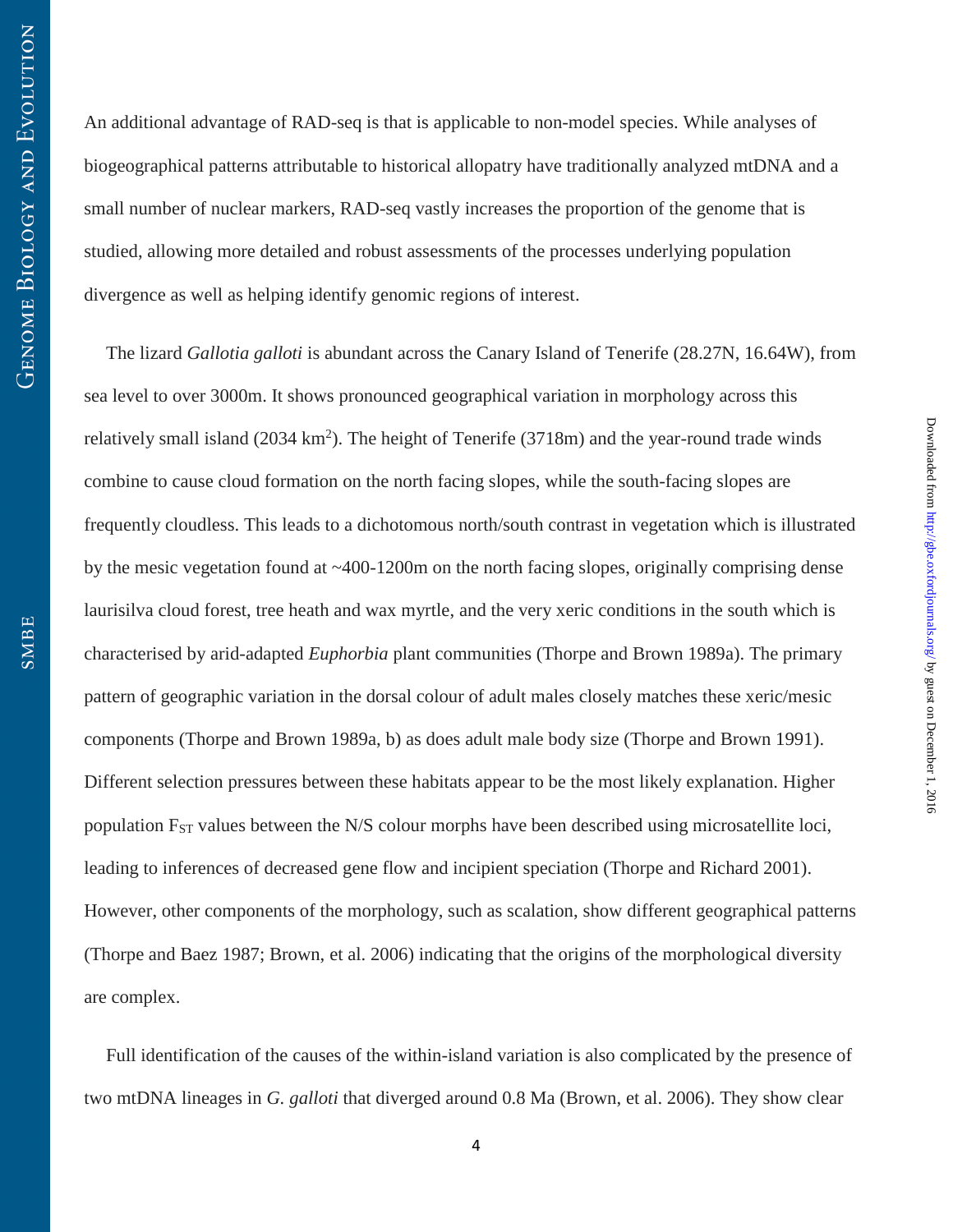geographical structuring between NE and Centre/SW populations (Figure 1). The lineages are thought to have originated during population fragmentation (Thorpe, et al. 1996; Brown, et al. 2006). Irrespective of the actual mechanism, divergence in allopatry provides an alternative to the hypothesis of *in situ* differences in selection pressures. However, this structuring is discordant with the pattern of morphological variation described above and led to the suggestion that the geographical patterns of mtDNA and morphological variation have independent causes (Thorpe, et al. 1996; Thorpe and Richard 2001).

The purpose of this work was to examine the utility of the RAD-seq approach in distinguishing between the hypotheses of divergent selection between habitats and historical isolation in explaining the habitat-correlated morphological variation in *G. galloti*.

#### **Materials and Methods**

*Gallotia galloti* were obtained from nine sites across Tenerife (Figure 1). From here on, these will be referred to as the 'sampled populations' (to avoid confusion; "sites" will only be used to refer to genome positions). Sampling was designed to include proximate pairs of northern and southern slopes populations as well as to cover areas occupied by both mtDNA lineages. Tissue samples were obtained from all individuals and stored in DNAgard®. All lizards were released unharmed at the point of capture.

Whole genomic DNA was extracted using a Qiagen DNeasy blood and tissue kit. RAD-seq was carried out by Edinburgh Genomics on 1μg of DNA from each of 148 samples, representing 135 individuals (2/3 replicate samples were analyzed for 12 individuals). SbfI RAD libraries were prepared and digested DNA was then ligated to P1 adapters with individual barcodes; see Davey et al. (2013). Fragments were sonically sheared to size range 300–600 bp. P2 adapters were ligated to sheared ends.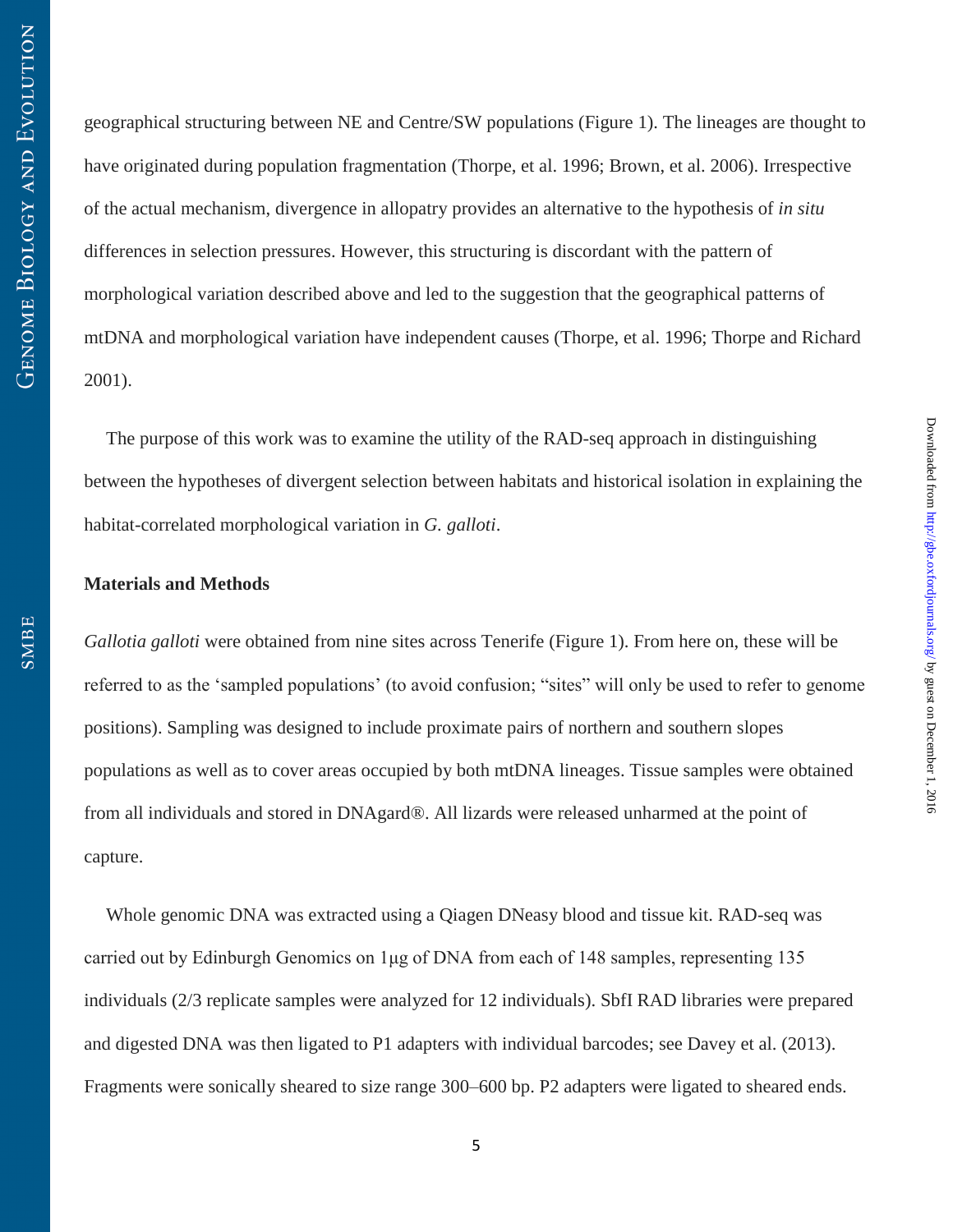Libraries were PCR amplified and sequenced on an Illumina HiSeq 2000 flowcell. This protocol provides two sets of reads at each RAD site: read 1 (117 bp) extends either side of the site, while read 2 sequences are more loosely distributed extending up to ~700 bp from the site (Davey, et al. 2013). Raw data have been submitted to the European Nucleotide Archive (Bioproject ERP015030; to be released).

# The sequences were analyzed following the RADmapper approach

(https://github.com/tcezard/RADmapper) based on the Stacks RAD pipeline (Catchen, et al. 2013). More specifically, individual samples were demultiplexed with process\_radtags allowing one mismatch in the restriction enzyme recognition site. Read 1 sequences from each sample were individually clustered using ustacks with parameters –M 3 –N 5. The resulting stacks were merged across samples using cstacks with default parameters. The final merged stacks were filtered to remove potential erroneous stacks by only retaining the ones supported by 90 or more individuals. To extend the usable sequence for SNP calling, read 2 sequences were assembled for each read 1 stack using idba\_ud (Peng, et al. 2012). To allow accurate assembly we randomly selected one individual from each population and subsampled the number of reads per stack to a maximum of 1000. The resulting read 2 assembly was then merged with the read 1 stack where possible, otherwise the sequences were concatenated. Variants were called using samtools/bcftools v0.1.18 (Li, et al. 2009; Li 2011). Potential problems that can arise when assembling sequences containing indels were checked using USTACKS (Edgar 2010).

Replicate samples were removed prior to genomic analyses. Six non-replicated individuals (from 5 populations) were also removed because fewer than 50% of reads mapped to the assembled tags, leaving 127 individuals in the final analysis. Sample sizes for populations 1 to 9 were: 17, 16, 14, 17, 16, 16, 12, 16, 5, respectively. This provided an initial set of SNPs which was filtered to leave a smaller group of very reliable SNPs. The following filtering criteria were applied: i) the proportion of individuals

 $Downloaded from [http://gbec.oxfordiounals.org/ by guest on December 1, 2016](http://gbec.oxfordiounals.org/)$ 

Downloaded from http://gbe.oxfordjournals.org/ by guest on December 1, 2016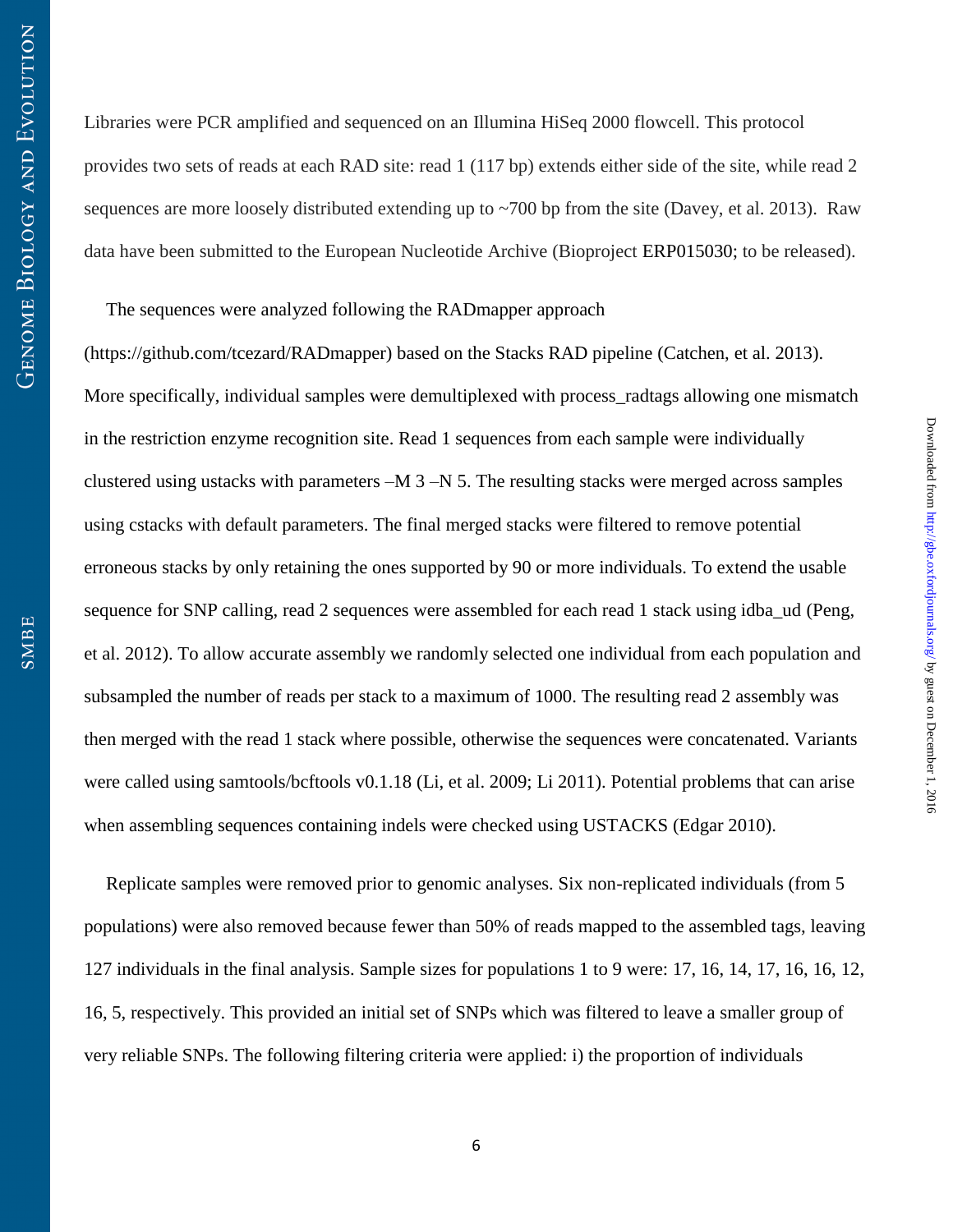containing the minor allele was greater than 0.01, ii) the SNP had been characterised in >80% of individuals, iii) a minimum genome quality score of 50.

Multivariate analyses of SNP data were carried out using adegenet (ver. 2.0.0; (Jombart 2008)) and associated packages for R. A Principal Components Analysis (PCA) was used to examine the overall differentiation among individuals irrespective of population of origin. Individual alleles were coded as single 0, 1 or 2 state variables (corresponding to the allele being absent, present as heterozygote or present as homozygote, respectively). Individual scores for orthogonal Principal Components (PCs) that were found to have greatest predictive power were retained and input into a Discriminant Function Analysis (DFA). Predictive power was assessed by cross-validation. Individuals were grouped by population for the DFA, which maximizes among-group relative to within-group variation. This analysis is referred to as a DAPC and is preferred to a standard DFA of raw allele data because it helps overcome 1) the requirement that the number of variables must be less than the number of individuals and 2) the problem of high variable colinearity, which should be particularly acute for SNP data because each locus is represented by more than one variable and because of linkage disequilibrium between SNPS within RAD sites, see Jombart, et al. (2010).

Bayescan (Foll and Gaggiotti 2008) implements a Bayesian reversible jump MCMC algorithm for detecting outliers. It was used to detect candidate loci under selection. The method calculates population-locus  $F_{ST}$  values which comprise a genome-wide (i.e., all SNP sites) population specific component, and a population-wide within-SNP site component. Positive selection is inferred when the population-wide SNP-site component explains a proportion of the population-locus  $F_{ST}$  (in addition to the population-specific component). Purifying or balancing selection is inferred if the population-locus FST is less than the population-specific component. The prior odds specified for the ratio of neutral: selected sites reflected the belief that neutral sites might be around 1000 times more frequent than sites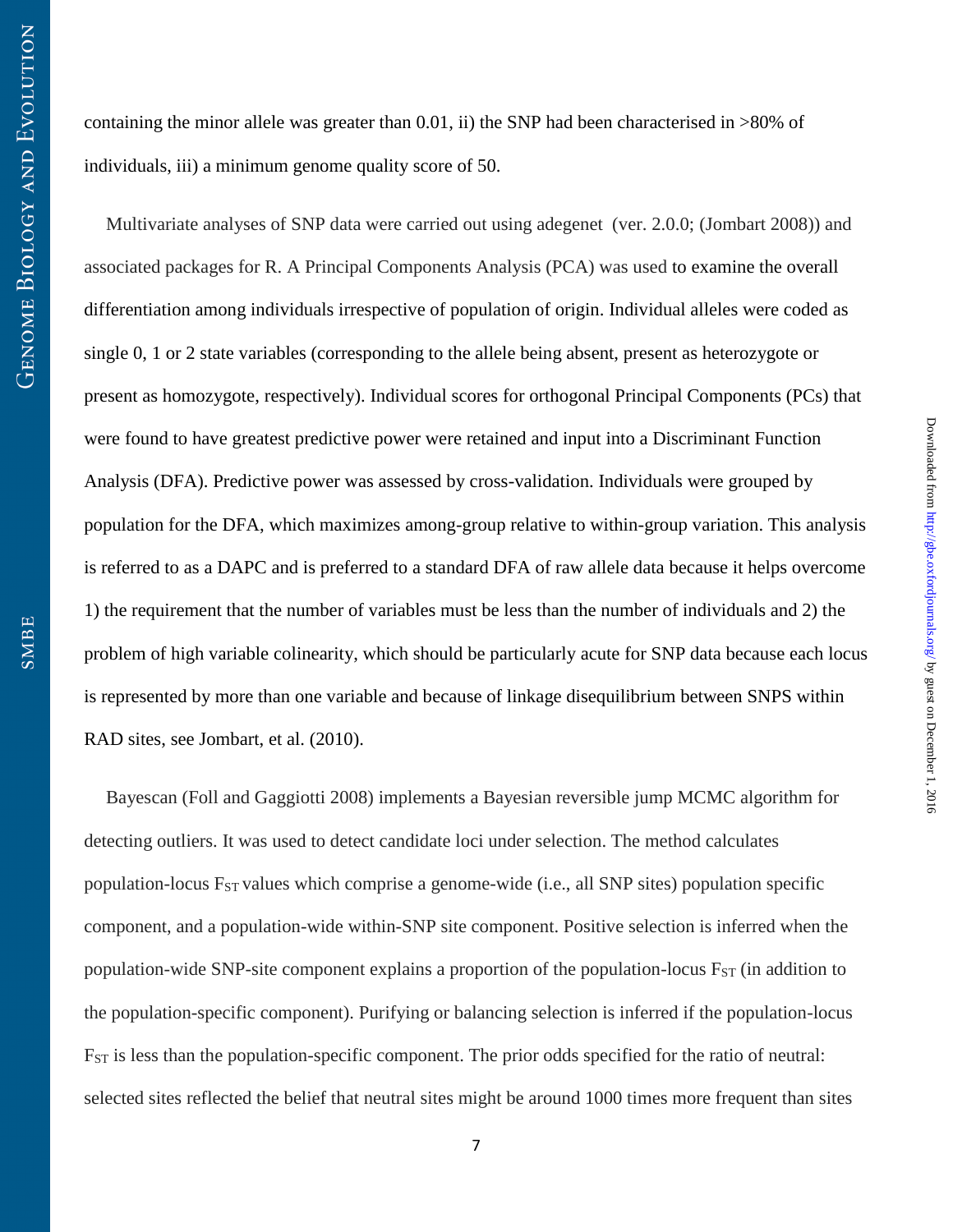under selection; see (Lotterhos and Whitlock 2014) . The sensitivity of the analysis to this prior was investigated by use of alternative specifications (100:1, 10000:1). The MCMC chain was run for 50000 burn-in steps followed by 50000 steps that were sampled to estimate the posterior. Significance was determined under a false discovery rate of 0.05. RAD sequences that contained SNPs identified as candidates for selection were entered into a BLASTn search, with an "Expect" threshold of  $10^{-04}$ .

The Bayesian MCMC program Bayenv 2 (Coop, et al. 2010) was used to detect habitat-related selection on individual SNPs through associations with allele frequencies. Local divergence can be subject to population structuring effects, and so a variance-covariance matrix (of mostly neutral loci) provides a null model of between-population variation in allele frequencies. In Bayenv 2, this is tested against an alternative model of ecological variation. The between-population variance-covariance matrix was estimated from a sample of 10000 randomly selected SNPs that excluded SNPs potentially under selection (as detected by Bayescan). It was obtained by running the MCMC chain for 100000 iterations and selecting the posterior variance-covariance matrix from the final iteration as the most reliable estimate (repeated three times to ensure that different runs led to the same matrix). Each SNP was individually tested against a two-state environmental variable (standardized to a mean of zero and standard deviation of one) that reflected habitat differences between the mesic north-facing slopes and the more xeric southern slopes; see (Thorpe and Brown 1989a). Bayenv 2 calculates a Bayes factor for each SNP, which is the ratio of two posterior probabilities: that for the data under the alternative model (xeric-mesic habitats) over that for the data under the null model (Coop, et al. 2010). Bayes factors  $>10$ are generally considered as providing strong evidence for the hypothesis of interest (Kass and Raftery 1995), however Bayenv 2 analyses do not fully control for population structure and therefore strictly only provide relative indices of possible selection intensity for a particular environmental variable

 $Downloaded from [http://gbec.oxfordiounals.org/ by guest on December 1, 2016](http://gbec.oxfordiounals.org/)$ 

Downloaded from http://gbe.oxfordjournals.org/ by guest on December 1, 2016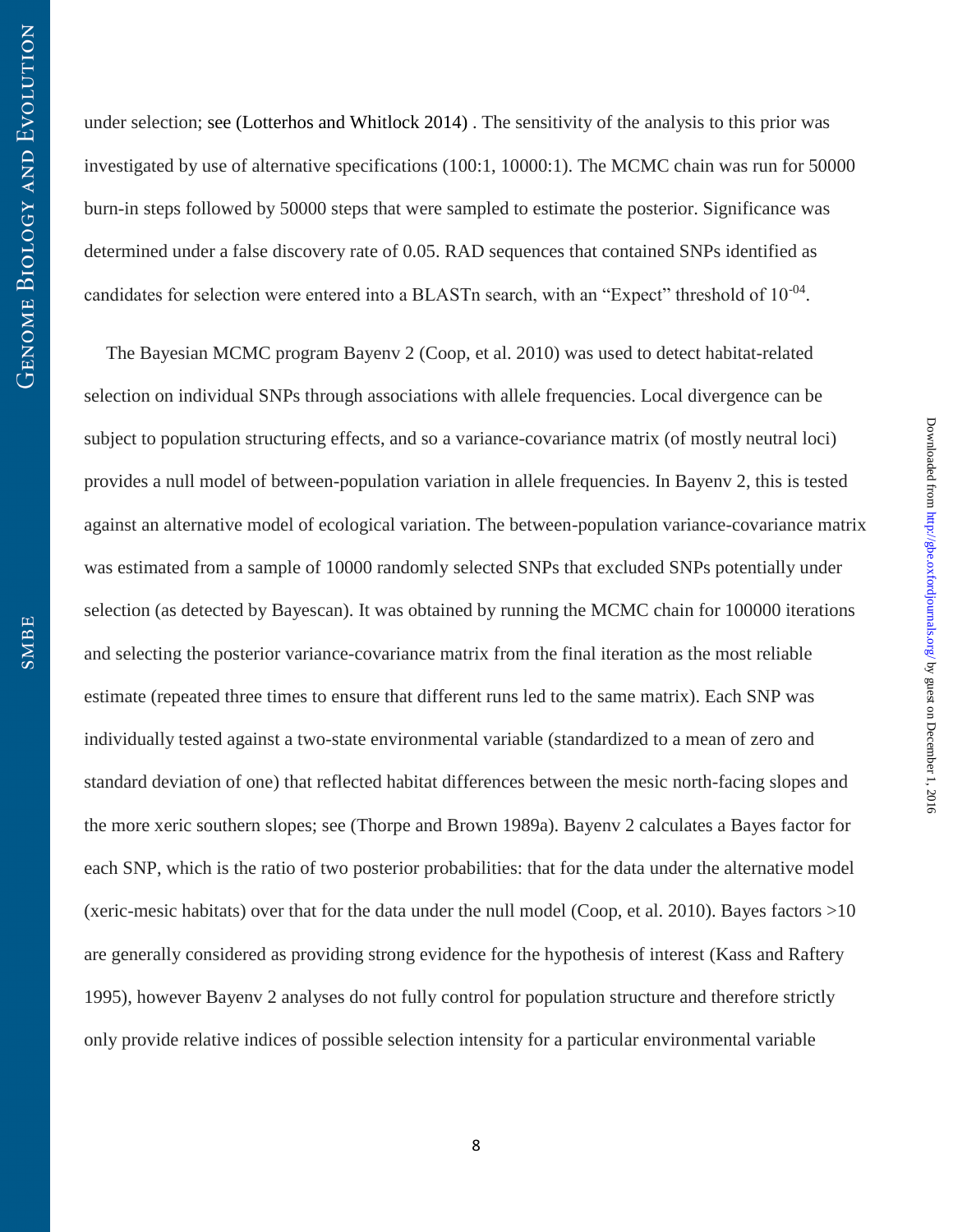(Coop, et al. 2010). The MCMC chain was run for 80000 iterations on each SNP, with a sampling interval of 500.

## **Results**

 A total of 276483 SNPs from 53565 RAD sites were retained for analysis after filtering. This represented a coverage of 20545118bp of sequence from across the genome. The dimensionality of the SNPs could not be substantially reduced by PCA: successive principal components (PCs) explained gradually smaller proportions of the inter-individual variance. However, the first two PCs (representing only 2.8% of the total variation among individuals) indicated a clear pattern of differentiation among sampled populations (not shown). The analysis grouped individuals from sampled populations on the south-facing slopes into one tight cluster. Individuals from most north-facing slopes formed a separate, more diffuse, cluster with individuals from northern site 5 being divergent on PC1. Cross-validation determined that use of the first 20 PCs for the DAPC was optimal. Although the 20 PCs portrayed only 20.2% of the variance, it gave the highest predictive success (92%) and the lowest root mean squared error (11%). It was more successful in reducing the dimensionality of the data than the PCA, with the first two discriminant functions representing 73.8% of the total variation (Figure 2). Nonetheless, the general patterns of differentiation were similar between the DAPC and the PCA, although the DAPC provided greater resolution. DF1 (44.4% of the variation) discriminated between three sites from the north-facing (1, 6, 7) and south-facing slopes (2, 3, 4, 8, 9) although northern site 5 was clearly divergent from all other sites (Figure 2). Calculations of numbers of private alleles within each population (relative to all other populations) indicated that population 5 contains the greatest number of unique alleles, while population 9 contains the fewest (Figure 3).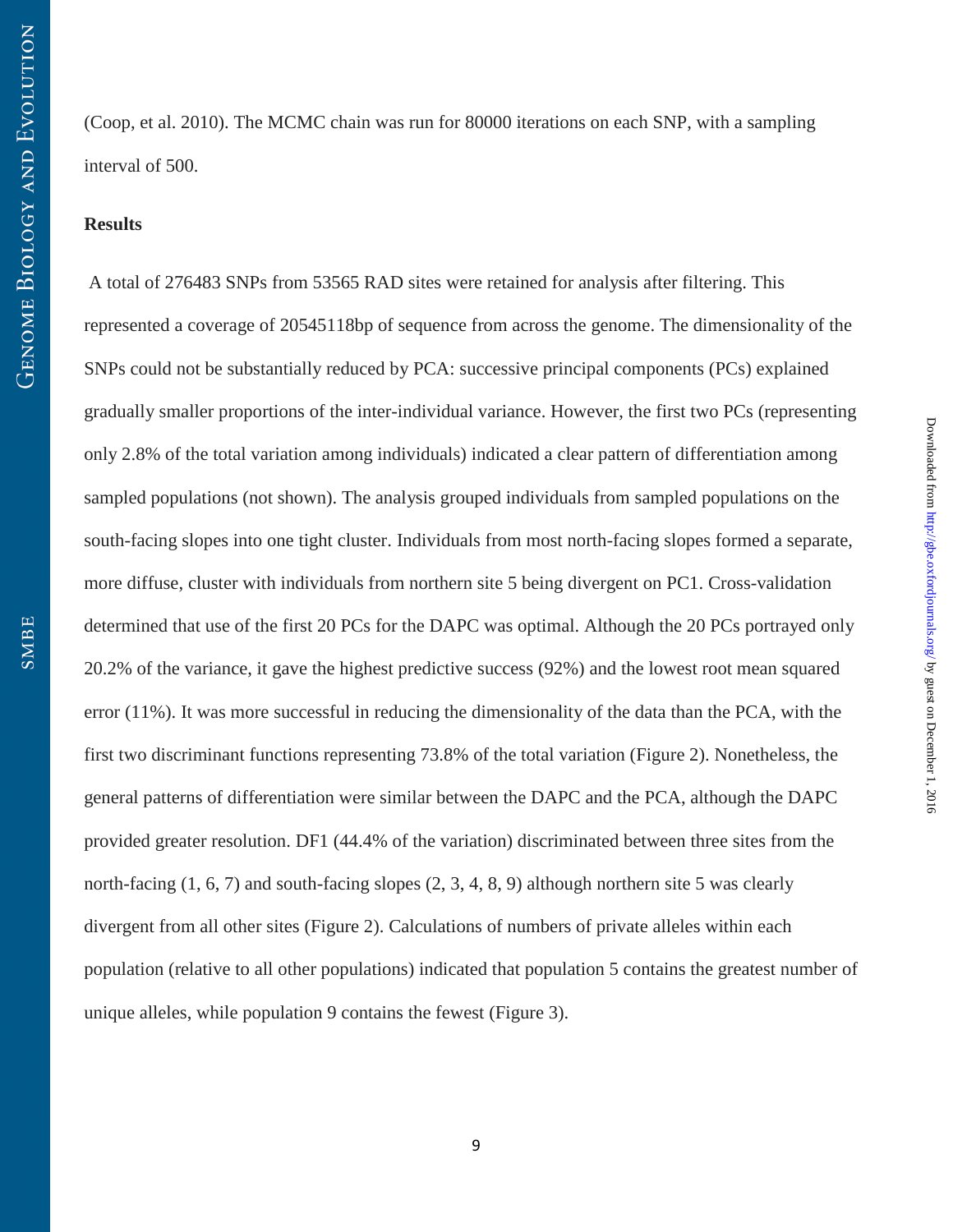Bayescan analyses were sensitive to the prior ratio of sites under selection to neutral sites. The number of outlying SNPs that were potentially under selection was 151 for prior odds of 1:100, 103 (from 84 RAD sites) under prior odds of 1:1000, and 78 under prior odds of 1:10000. Irrespective of these differences, the key finding is that only a very small proportion of the 276483 analyzed SNPs show any evidence of selection. We consider only the intermediate 1:1000 analysis as this provided the closest match between the prior and the posterior ratios. It was found that most (84%) of the 103 candidate SNPs identified by this analysis had very high PC1 variable loadings in the previouslydescribed DAPC of all 276483 SNPs (they were within the top 1% of variable loadings of individual SNPs). This indicated that many of the SNPs potentially under selection contributed significantly to the main component of inter-individual variance. A DAPC was computed on the first 40 PCs (established through cross-validation) derived from these 103 SNPs, representing 92.5% of the total variation. This provided clear clustering of the populations from the north-slopes, indicating habitat and morphologyrelated divergence at these 103 positions that appear to be under selection. It also indicated mutually exclusive geographical site groupings within sites from the southern slopes: sites 2,3, and 4 in the NE of the island were divergent from the two southern sites in the W and S of the island (sites 7,8). Interestingly, patterns in these SNPs differed from generalized patterns across all SNPs, inasmuch as individuals from population 5 were not divergent: they were grouped with the other morphologically similar individuals/populations from the north-facing slopes.

 $Downloaded from [http://gbec.oxfordiounals.org/ by guest on December 1, 2016](http://gbec.oxfordiounals.org/)$ 

Downloaded from http://gbe.oxfordjournals.org/ by guest on December 1, 2016

Only 34 of the 84 RAD sites that contained outlying SNPs produced hits on BLASTn. Excluding hits with <30% query coverage, four sequences corresponded to microsatellite flanking regions, one corresponded to a retrotransposon reverse transcriptase and another one to a SINE region (all in Lacertid lizards). A further 12 sequences with ≥30% coverage aligned with protein product predictions from the genomes of the lizard *Anolis carolinensis* (5 hits: a spectrin repeat, scavenger receptor, protocadherin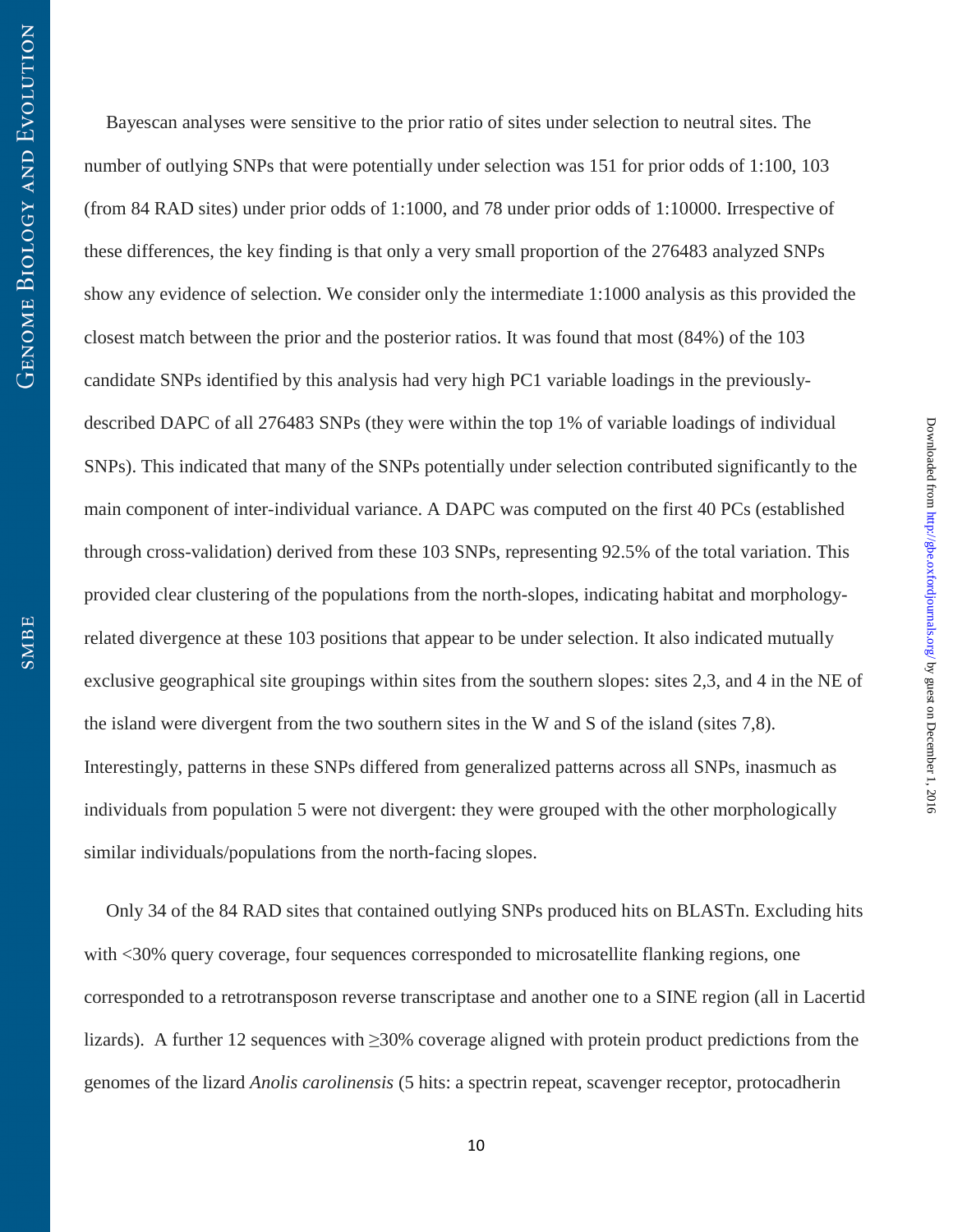gene alpha subcluster, avian erythroblastic leukemia viral oncogene homolog 4, one uncharacterized protein), the snake *Python bivittatus* (3 hits: APOBEC1 complementation factor, beta-site APP-cleaving enzyme 2, inhibin beta B chain-like), the turtle *Chrysemys picta bellii* (2 hits), or the bird *Apteryx australis mantelli* (2 hits).

For the Bayenv 2 analyses of SNP-environment correlations, the upper 4.1% of SNPS (11417) had Bayes factors  $\geq$ 1, while 395 SNPs (0.14%) had Bayes factors  $\geq$ 10 and were therefore quite extreme relative to other SNPs (Figure 5). (Multivariate analyses of these SNPs to examine geographical patterns were not carried out as the Bayenv 2 analyses established the habitat-correlated pattern.) We compared the 103 candidate SNPs associated with selection with the 395 habitat-correlated SNPs and found that approximately one third (36) were included in the latter group.

## **Discussion**

Genomic analyses of morphologically differentiated northern and southern populations provide some support for both of the non-mutually exclusive hypotheses that could explain the within-island evolution of *G. galloti*, i.e., we detected the effects of both environment-correlated natural selection as well as divergence in allopatry associated with the volcanic history of Tenerife. A substantial influence by both processes may have led to high levels of diversity and explain why we detected a high SNP density across the genome, relative to other studies that have used similar paired-end RAD-seq analyses (Ogden, et al. 2013; Senn, et al. 2013; Pascoal, et al. 2014).

Genome sizes in other distantly-related squamata that have been sequenced are 1.4-1.8 Gbp (Alföldi, et al. 2011; Castoe, et al. 2011; Song, et al. 2015), which suggests that RAD-seq analyses covered ~1.1- 1.5% of the *G. galloti* genome. Identification of outliers from F<sub>ST</sub> statistics provides evidence of positive selection at a small proportion of the genome (only 0.4% of SNPs). Obviously some of these sites will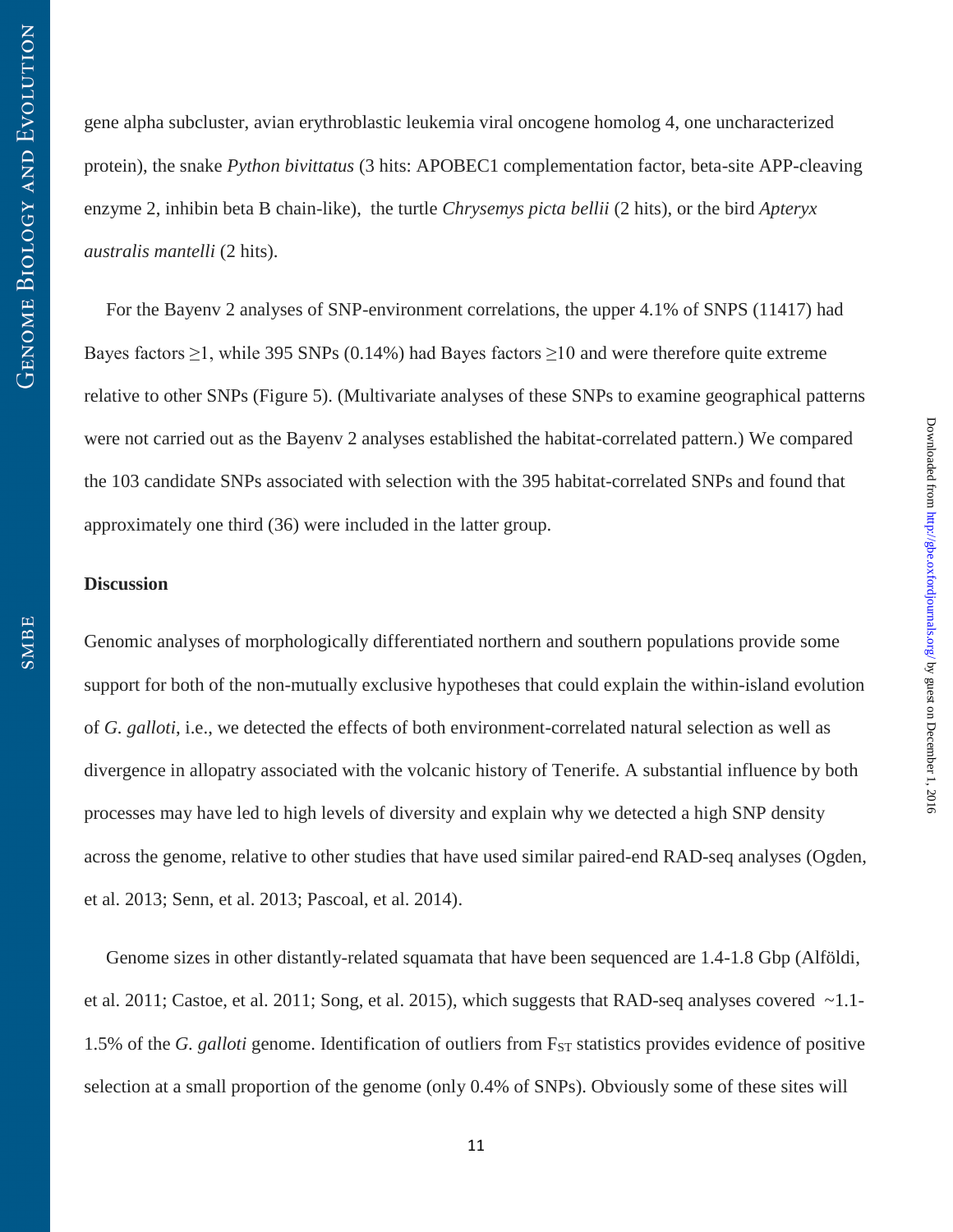be in linkage disequilibrium with sites under selection rather than directly under selection. However, the proportion is considerably lower than the 5-10% of outlying loci reported by many other studies of selection across the genome (Nosil, et al. 2009). While this could be due to only a relatively small amount of the genome being under selection, high levels of gene flow favoured by the small geographic scale could also be important. Two lines of evidence support the hypothesis of divergent selection between north-facing and south-facing slopes. First, SNPs that were candidates for selection when analyzed without regard to habitat type provided clear discrimination of individuals from north-facing and south-facing populations when summarized using DFA (Figure 2). Given the strong structuring between the described habitat types, we rule out the hypothesis that they are simply the outliers expected by chance alone in such a large sample of SNPs. Second, tests that explicitly examined divergent selection between north- and south-facing locations revealed significant effects at a similarly small proportion of SNPs (0.14%). Also, there was some overlap between the environment-correlated SNPs and those inferred to be candidates for positive selection. Given that the primary pattern of morphological variation is associated with location on north/south-facing slopes (Thorpe and Brown 1989a, b; Thorpe and Brown 1991) our genomic findings are consistent with the prediction that these morphological differences originated from ecology-related differences in natural selection between these areas.

 $Downloaded from [http://gbec.oxfordiounals.org/ by guest on December 1, 2016](http://gbec.oxfordiounals.org/)$ 

Downloaded from http://gbe.oxfordjournals.org/ by guest on December 1, 2016

A consequence of divergent selection is a reduction in effective gene flow between habitats (Feder, et al. 2012). This should influence only genomic sites affected directly by selection or through linkage disequilibrium, i.e., only a very small proportion of the genome in *G. galloti*. A previous microsatellite study detected a reduction in gene flow across the xeric/mesic ecotone (Thorpe and Richard 2001) which would be expected under cross-genomic divergence. Hence there is a disparity between the two studies which we cannot currently explain: we found localized effects of divergent selection on the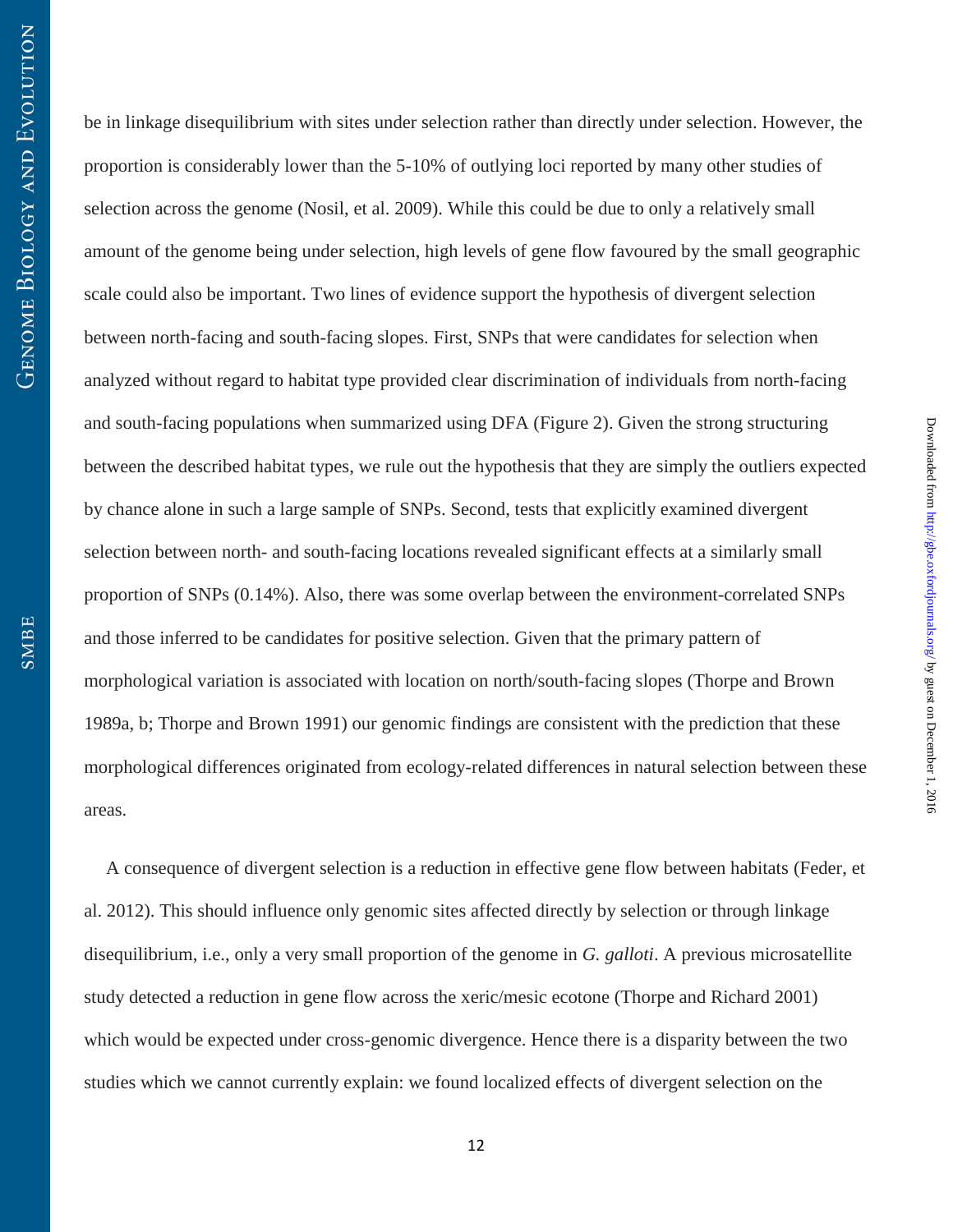genome while Thorpe and Richard (2001) seemed to detect a genome-wide effect. This difference is quite significant given that a key question in ecological speciation is how reduced effective gene flow at a small number of sites leads to divergence at other sites (Feder, et al. 2012).

The genomic analyses also supports previous findings that populations have been subject to historical isolation, as previously inferred from mtDNA analyses (Thorpe, et al. 1996; Brown, et al. 2006). Specifically, in terms of their generalized genomic characteristics, individuals from population 5 in the extreme NE of Tenerife are very divergent from other populations and contain the greatest number of private alleles. The population is also very similar to the other northern populations when only SNPs under selection are analyzed which suggests that divergence at neutral SNPs underpin its general genomic divergence. An explanation of drift during population isolation is therefore favored. In addition to our findings, many previous mtDNA studies have inferred historical isolation of NE populations of several different Tenerife species (discussed below). It is important to note that the population is located within the ancient Anaga region of Tenerife which was probably formed as a peripheral shield volcano around 4-5 Ma (Guillou, et al. 2004; Carracedo, et al. 2011). Previous studies have detected divergent mtDNA lineages within Anaga region in all three widespread lizards on Tenerife, as well as other groups such as insects (Juan, et al. 2000; Moya, et al. 2004). Most notably, *Chalcides viridanus* from precisely the same locality represented one of only two Anaga skink populations that contained a divergent mtDNA lineage (Brown, et al. 2000). The sampled population lies within an area of Anaga that underwent a flank collapse over 4 Ma (Walter, et al. 2005), but this almost certainly predates the level of divergence detected: mtDNA studies have previously suggested colonization of Tenerife over 4 Ma (Cox, et al. 2010) with intraspecific divergence around 0.8 Ma (Brown, et al. 2006). Hence it is unclear why this population should be divergent while other populations on the ancient Anaga shield volcano.are not. The *G. galloti* mtDNA lineage that is associated with Anaga has expanded quite a long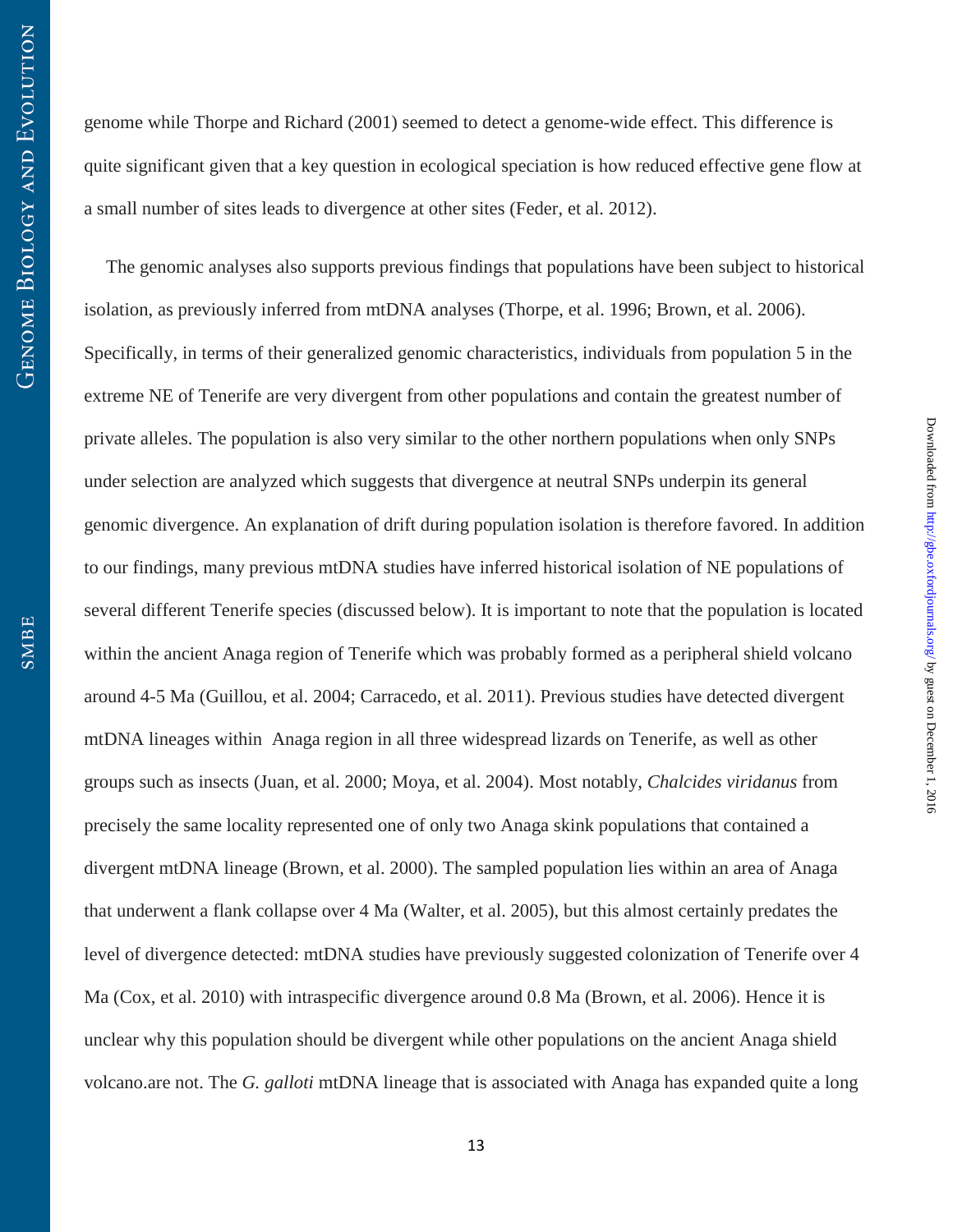way west across Tenerife and is now found in populations along much of the north coast (reaching approximately site 7 in this study) and extends down the SE coast (beyond site 2 in this study) (Thorpe, et al. 1996; Brown, et al. 2006). It is possible that this mtDNA lineage and the cross-genome divergence detected in population 5 originated during the same period of historical allopatry. Subsequently the Anaga mtDNA alleles showed greater migration out of the region than the corresponding nuclear alleles. Discordance between geographical patterning of mtDNA and nuclear DNA is a widespread phenomenon (Toews and Brelsford 2012), but can be difficult to explain. Here, the appearance of novel advantageous mtDNA alleles in the Anaga population could explain a rapid expansion out of this region.

Although we have focused on the primary ecological differences, between the north- and southfacing slopes, this is inevitably a simplification. In fact, analyses of SNPs that appeared to be under selection revealed three geographical groupings, with the southern slopes divided into eastern and southern/western areas. The sampled areas in the latter have slightly lower annual rainfall than the former, with the south/south-west being the most arid areas of the entire island. It is also interesting that these two southern groups correspond to two different mtDNA lineages (Thorpe, et al. 1996). Tenerife is ecologically very diverse and although we have focused on the north/south differences because they are correlated with *G. galloti* morphology, other aspects of the environmental variation could also mediate differences in selection. In particular, the huge differences in altitude are also likely to be important. We intend to address this in future.

 $Downloaded from [http://gbec.oxfordiounals.org/ by guest on December 1, 2016](http://gbec.oxfordiounals.org/)$ 

Downloaded from http://gbe.oxfordjournals.org/ by guest on December 1, 2016

RAD-seq has allowed new insights into the contribution of vicariance and selection on genetic diversity. A limitation of the RAD-seq approach with no reference genome is that robust inferences cannot be made about proximities/functions of RAD sequences of interest, such as those under selection. Nevertheless, it is still interesting to note how variation in an ostensibly small proportion of the genome appears to underlie the substantial morphological variation between populations. Future studies will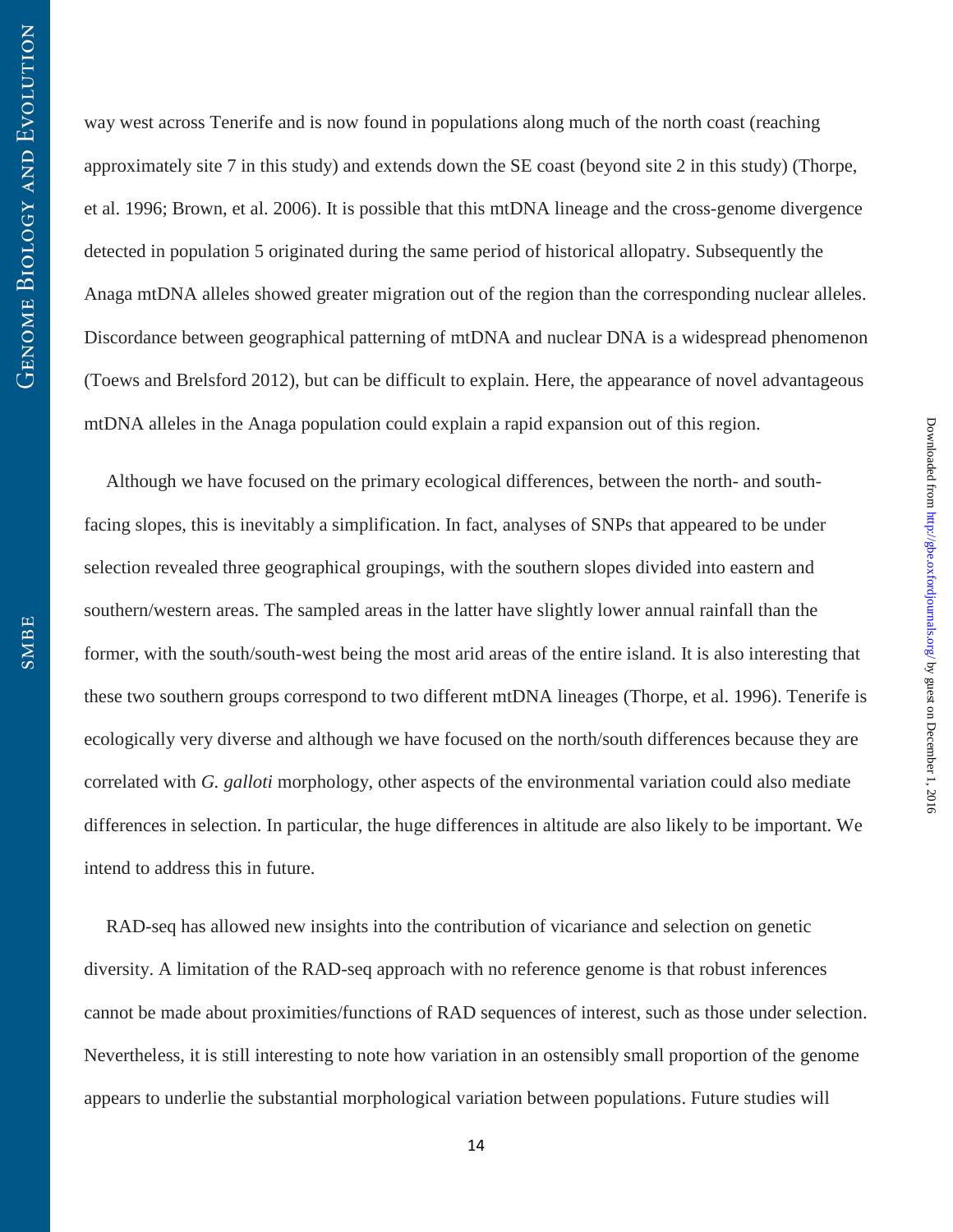indicate whether or not these lie within a specific genomic region, as implicated in ecological speciation of other species, e.g.,Turner, et al. (2005), Malinsky, et al. (2015).

Possible mechanisms by which habitat differences mediate different selection regimes have been discussed previously (Thorpe and Brown 1989a). As for other Canary Island species (Brown, et al. 1991; Suárez, et al. 2014) selection pressures on the color pattern are interpreted in terms of different strategies linked to predation from birds such as *Falco tinnunculus*. The most obvious N/S differences are observed in the color patterns of male *G. galloti*, which appears to contain both sexual and antipredator components. A more cryptic strategy appears to have evolved in the mesic more closed habitats in the north of the island, characterized by disruptive yellow bars on dorsum and the relocation of sexual markings so that they are less visible from above. More conspicuous sexual advertisement is found in warmer open/arid southern habitats, in which crypsis is less effective but higher body temperatures might facilitate higher levels of vigilance and locomotor performance. In other words an alternative antipredator strategy is favored. While predation-mediated ecological divergence of traits involving crypsis is well-documented in some insects (e.g., Nosil (2004)), *G. galloti* could represent an important model of ecological divergence of vertebrate color patterns.

In summary, our genomic analyses indicate that both ecological divergence and ancient allopatry have combined to shape present-day genetic variation. However, the major phenotypic differences seem to be determined by habitat differences, suggesting that differential patterns of selection are driving divergence and potential speciation, rather than historical population isolation.

## **Acknowledgements**

Fieldwork described in this manuscript was approved/authorized by the local responsible governmental authority (permit 13729 from the Cabildo Insular de Tenerife). Laboratory work was supported by a UK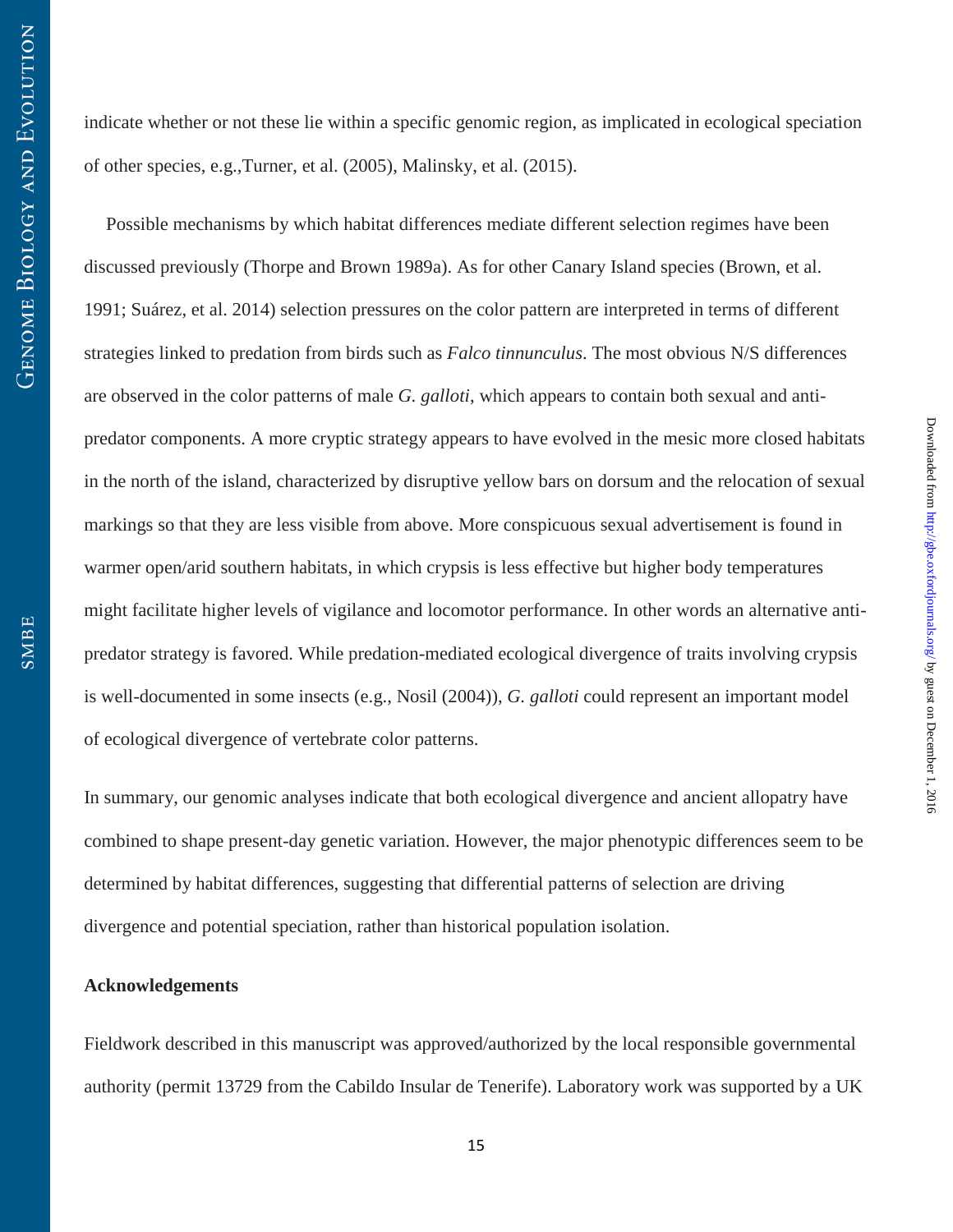Natural Environment Research Council award (NERC-NBAF award NBAF786) to fund the NGS work at the Biomolecular Analysis Facility at the University of Edinburgh (Edinburgh Genomics), and was facilitated by Karim Gharbi. RPB was supported by a Leverhulme trust research fellowship (award RF-2014-027). Thanks to Mike Begon and Richard Gregory at the University of Liverpool for providing support/computing facilities, Matt Woods for laboratory work and Marcos Baez for fieldwork assistance.

## **References**

Alföldi J, Di Palma F, Grabherr M, Williams C, Kong L, Mauceli E, Russell P, Lowe CB, Glor RE, Jaffe JD. 2011. The genome of the green anole lizard and a comparative analysis with birds and mammals. Nature 477:587-591.

Avise JC, Arnold J, Ball RM, Bermingham E, Lamb T, Neigel JE, Reeb CA, Saunders NC. 1987. Intraspecific phylogeography: the mitochondrial DNA bridge between population genetics and systematics. Ann Rev of Ecol Syst. 489-522.

Brown R, Thorpe R, Báez M. 1991. Parallel within-island microevolution of lizards on neighbouring islands. Nature 352:60-62.

Brown RP, Campos‐Delgado R, Pestano J. 2000. Mitochondrial DNA evolution and population history of the Tenerife skink *Chalcides viridanus*. Mol Ecol. 9:1061-1067.

Brown RP, Hoskisson PA, Welton JH, Baez M. 2006. Geological history and within‐island diversity: a debris avalanche and the Tenerife lizard *Gallotia galloti*. Mol Ecol. 15:3631-3640.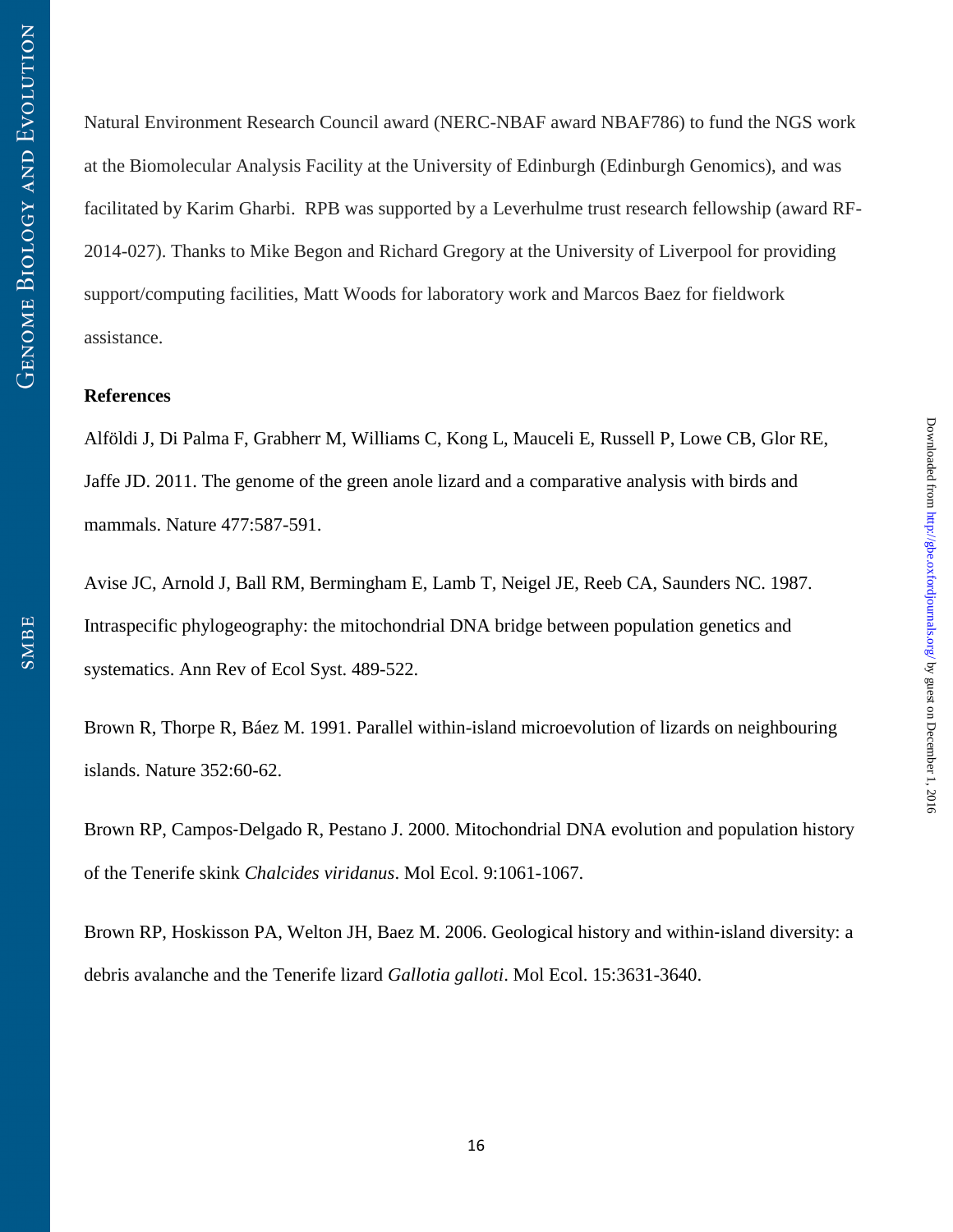Carracedo JC, Guillou H, Nomade S, Rodríguez-Badiola E, Pérez-Torrado FJ, Rodríguez-González A, Paris R, Troll VR, Wiesmaier S, Delcamp A. 2011. Evolution of ocean-island rifts: The northeast rift zone of Tenerife, Canary Islands. Geol Soc Am Bull. 123:562-584.

Castoe TA, de Koning AJ, Hall KT, Yokoyama KD, Gu W, Smith EN, Feschotte C, Uetz P, Ray DA, Dobry J. 2011. Sequencing the genome of the Burmese python (*Python molurus bivittatus*) as a model for studying extreme adaptations in snakes. Genome Biol. 12:406.

Catchen J, Hohenlohe PA, Bassham S, Amores A, Cresko WA. 2013. Stacks: an analysis tool set for population genomics. Mol Ecol. 22:3124-3140.

Coop G, Witonsky D, Di Rienzo A, Pritchard JK. 2010. Using environmental correlations to identify loci underlying local adaptation. Genetics 185:1411-1423.

Cox SC, Carranza S, Brown RP. 2010. Divergence times and colonization of the Canary Islands by Gallotia lizards. Mol Phy Evol. 56:747-757.

Davey JW, Cezard T, Fuentes-Utrilla P, Eland C, Gharbi K, Blaxter ML. 2013. Special features of RAD Sequencing data: implications for genotyping. Mol Ecol. 22:3151-3164.

Edgar RC. 2010. Search and clustering orders of magnitude faster than BLAST. Bioinformatics 26:2460-2461.

Endler JA. 1977. Geographic variation, speciation, and clines: Princeton University Press.

Feder JL, Egan SP, Nosil P. 2012. The genomics of speciation-with-gene-flow. Trends Genet. 28:342- 350.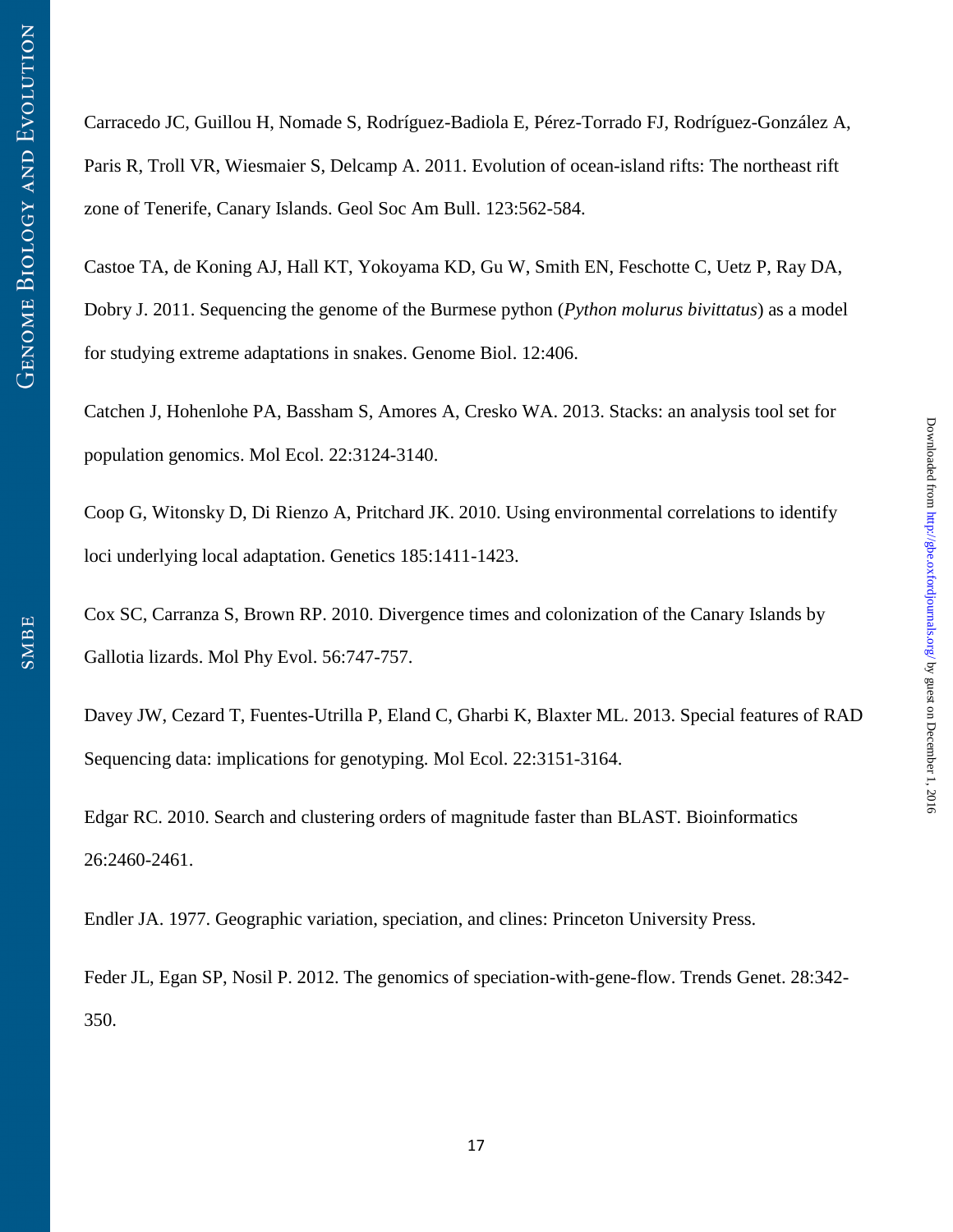Foll M, Gaggiotti O. 2008. A genome-scan method to identify selected loci appropriate for both dominant and codominant markers: a Bayesian perspective. Genetics 180:977-993.

Guillou H, Carracedo JC, Paris R, Torrado FJP. 2004. Implications for the early shield-stage evolution of Tenerife from K/Ar ages and magnetic stratigraphy. Earth Planet Sc Lett. 222:599-614.

Guo B, DeFaveri J, Sotelo G, Nair A, Merila J. 2015. Population genomic evidence for adaptive differentiation in Baltic Sea three-spined sticklebacks. BMC Biol. 13:19.

Hohenlohe PA, Bassham S, Etter PD, Stiffler N, Johnson EA, Cresko WA. 2010. Population genomics of parallel adaptation in threespine stickleback using sequenced RAD tags. PLoS Genet 6:e1000862.

Jombart T. 2008. Adegenet: a R package for the multivariate analysis of genetic markers. Bioinformatics 24:1403-1405.

Jombart T, Devillard S, Balloux F. 2010. Discriminant analysis of principal components: a new method for the analysis of genetically structured populations. BMC Genet. 11:94.

Juan C, Emerson BC, Oromí P, Hewitt GM. 2000. Colonization and diversification: towards a phylogeographic synthesis for the Canary Islands. Trends Ecol Evol..15:104-109.

Kass RE, Raftery AE. 1995. Bayes factors. J Am Stat Soc. 90:773-795.

Li H. 2011. A statistical framework for SNP calling, mutation discovery, association mapping and population genetical parameter estimation from sequencing data. Bioinformatics 27:2987-2993.

Li H, Handsaker B, Wysoker A, Fennell T, Ruan J, Homer N, Marth G, Abecasis G, Durbin R. 2009. The sequence alignment/map format and SAMtools. Bioinformatics 25:2078-2079.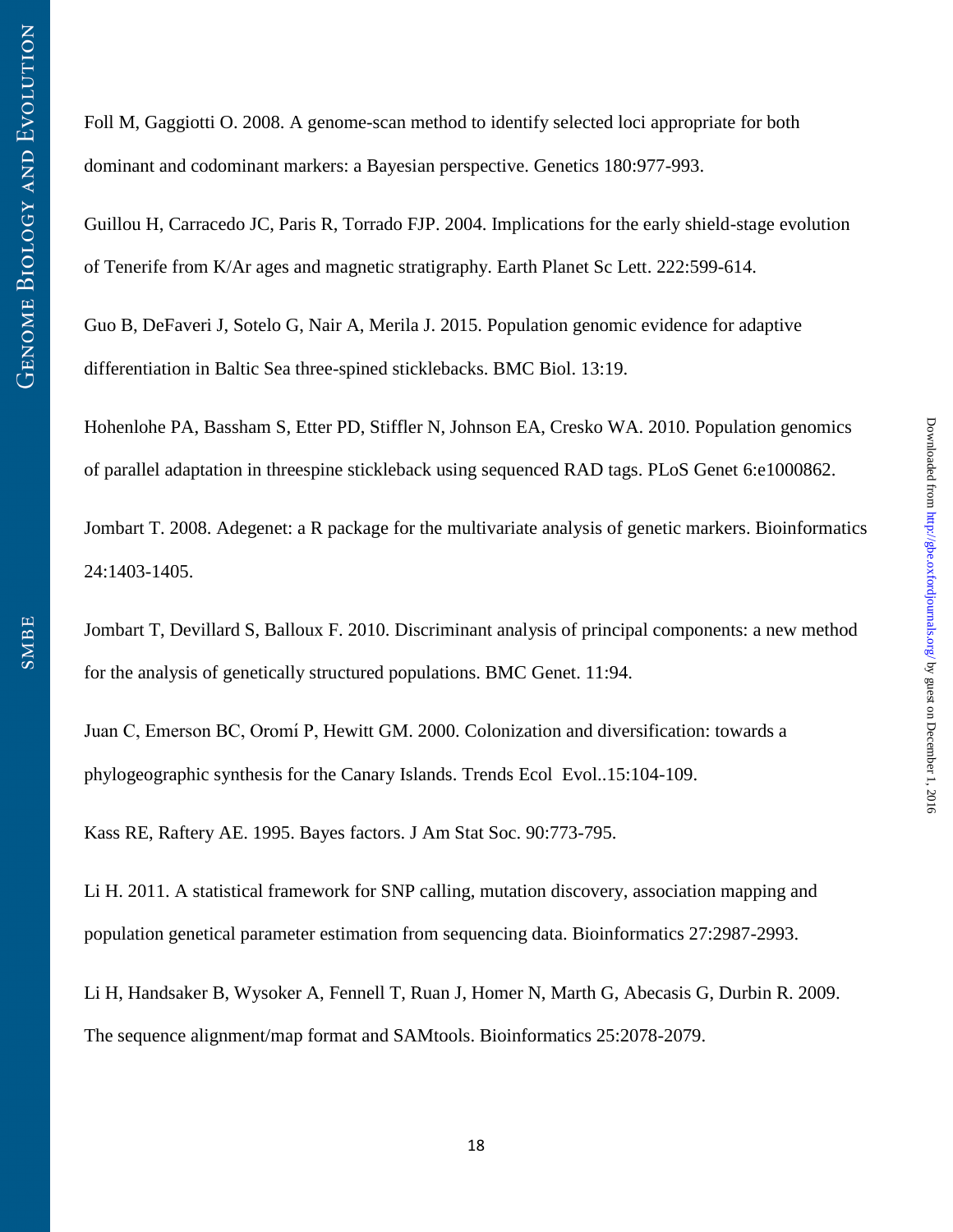Lotterhos KE, Whitlock MC. 2014. Evaluation of demographic history and neutral parameterization on the performance of FST outlier tests. Mol Ecol. 23:2178-2192.

Malinsky M, Challis RJ, Tyers AM, Schiffels S, Terai Y, Ngatunga BP, Miska EA, Durbin R, Genner MJ, Turner GF. 2015. Genomic islands of speciation separate cichlid ecomorphs in an East African crater lake. Science 350:1493-1498.

Moya Ó, Contreras‐Diaz HG, Oromí P, Juan C. 2004. Genetic structure, phylogeography and demography of two ground‐beetle species endemic to the Tenerife laurel forest (Canary Islands). Mol Ecol. 13:3153-3167.

Ng J, Ossip-Klein AG, Glor RE. 2016. Adaptive signal coloration maintained in the face of gene flow in a Hispaniolan Anolis Lizard. BMC Evol Biol. 16:193.

Nosil P. 2004. Reproductive isolation caused by visual predation on migrants between divergent environments. P Roy Soc Lond B Bio. 271:1521-1528.

Nosil P, Funk DJ, Ortiz-Barrientos D. 2009. Divergent selection and heterogeneous genomic divergence. Mol Ecol. 18:375-402.

Nosil P, Gompert Z, Farkas TE, Comeault AA, Feder JL, Buerkle CA, Parchman TL. 2012. Genomic consequences of multiple speciation processes in a stick insect. P Roy Soc Lond B Bio. 08-13.

Ogden R, Gharbi K, Mugue N, Martinsohn J, Senn H, Davey JW, Pourkazemi M, McEwing R, Eland C, Vidotto M, et al. 2013. Sturgeon conservation genomics: SNP discovery and validation using RAD sequencing. Mol Ecol. 22:3112-3123.

Pascoal S, Cezard T, Eik-Nes A, Gharbi K, Majewska J, Payne E, Ritchie MG, Zuk M, Bailey NW. 2014. Rapid convergent evolution in wild crickets. Current Biol. 24:1369-1374.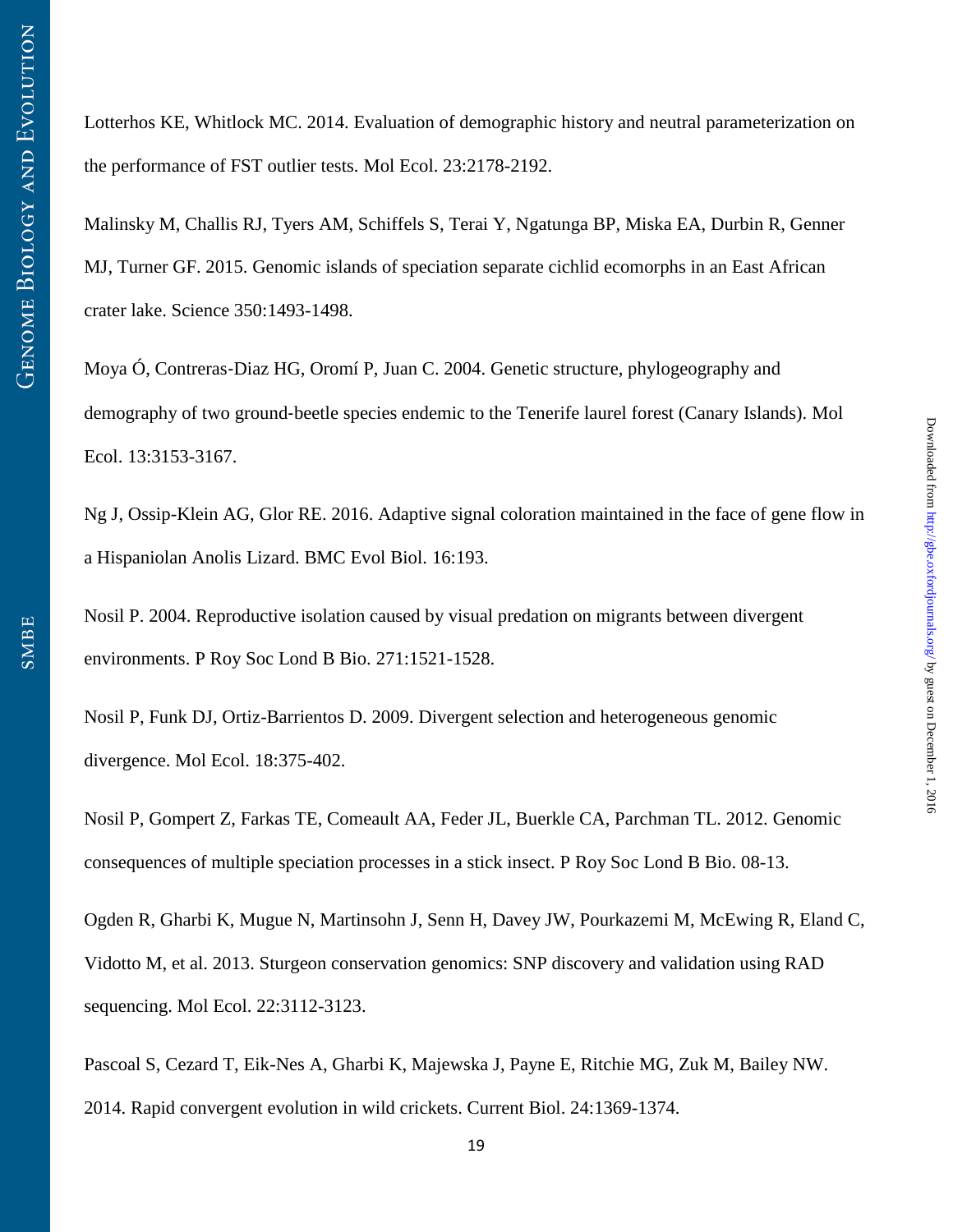Peng Y, Leung HC, Yiu S-M, Chin FY. 2012. IDBA-UD: a de novo assembler for single-cell and metagenomic sequencing data with highly uneven depth. Bioinformatics 28:1420-1428.

Rundle HD, Nosil P. 2005. Ecological speciation. Ecol Lett. 8:336-352.

Senn H, Ogden R, Cezard T, Gharbi K, Iqbal Z, Johnson E, Kamps-Hughes N, Rosell F, McEwing R. 2013. Reference‐free SNP discovery for the Eurasian beaver from restriction site–associated DNA paired‐end data. Mol Ecol. 22:3141-3150.

Song B, Cheng S, Sun Y, Zhong X, Jin J, Guan R, Murphy RW, Che J, Zhang Y, Liu X. 2015. A genome draft of the legless anguid lizard, *Ophisaurus gracilis*. GigaScience 4:17.

Suárez NM, Pestano J, Brown RP. 2014. Ecological divergence combined with ancient allopatry in lizard populations from a small volcanic island. Mol Ecol. 23:4799-4812.

Thorpe RS. 1976. Biometric analysis of geographic variation and racial affinities. Biol Rev. 51:407-452.

 $Downloaded from [http://gbec.oxfordiounals.org/ by guest on December 1, 2016](http://gbec.oxfordiounals.org/)$ 

Downloaded from http://gbe.oxfordjournals.org/ by guest on December 1, 2016

Thorpe RS, Baez M. 1987. Geographic variation within an island: univariate and multivariate contouring of scalation, size, and shape of the lizard *Gallotia galloti*. Evolution 41:256-268.

Thorpe RS, Black H, Malhotra A. 1996. Matrix correspondence tests on the DNA phylogeny of the Tenerife lacertid elucidate both historical causes and morphological adaptation. Syst Biol. 45:335-343.

Thorpe RS, Brown RP. 1991. Microgeographic clines in the size of mature male *Gallotia galloti* (Squamata: Lacertidae) on Tenerife: causal hypotheses. Herpetologica 47:28-37.

Thorpe RS, Brown RP. 1989a. Microgeographic variation in the colour pattern of the lizard *Gallotia galloti* within the island of Tenerife: distribution, pattern and hypothesis testing. Biol J Linn Soc. 38:303-322.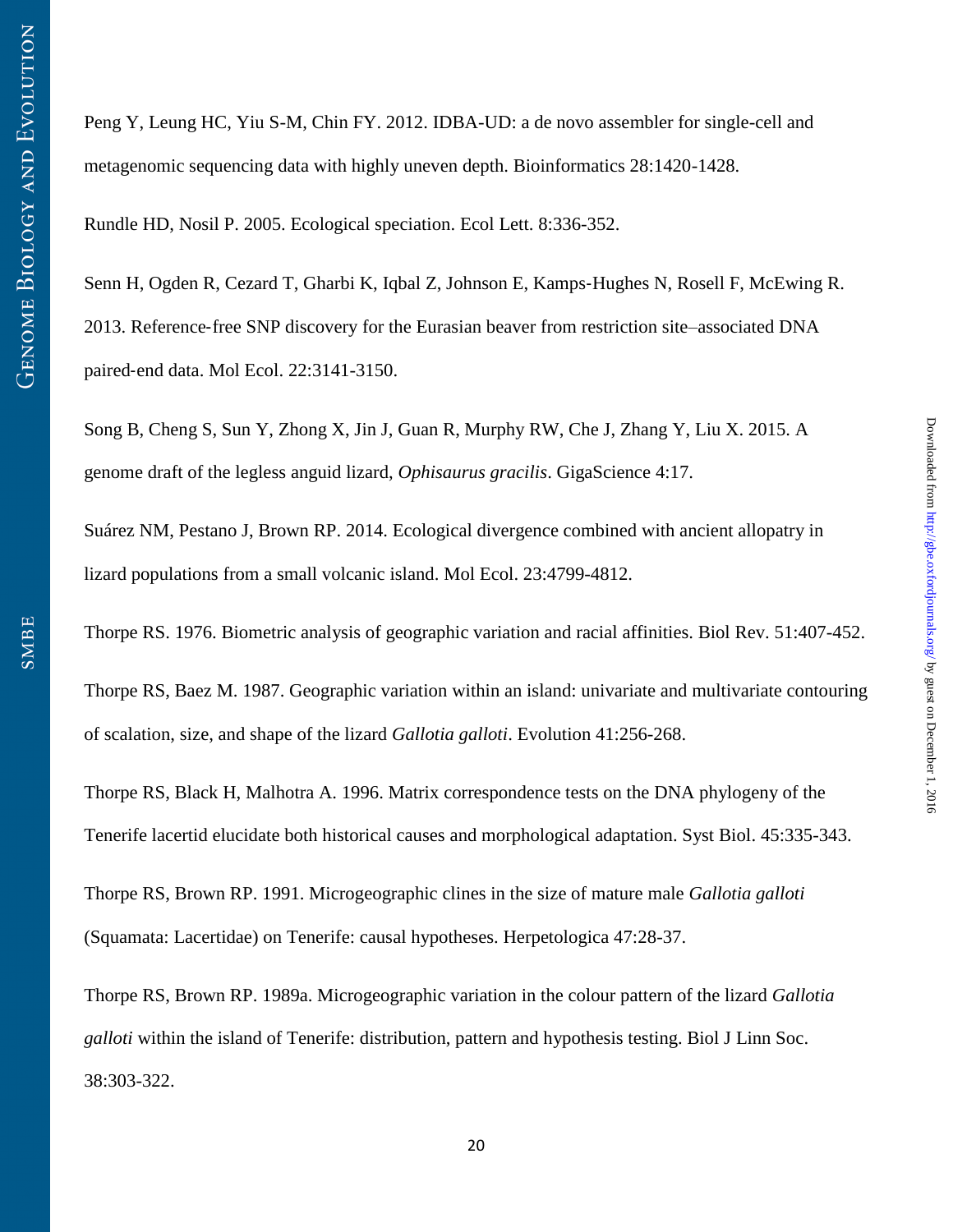Thorpe RS, Brown RP. 1989b. Testing hypothesized causes of within-island geographic variation in the colour of lizards. Experientia 45:397-400.

Thorpe RS, Richard M. 2001. Evidence that ultraviolet markings are associated with patterns of molecular gene flow. P Natl Acad Sci USA. 98:3929-3934.

Toews DP, Brelsford A. 2012. The biogeography of mitochondrial and nuclear discordance in animals. Mol Ecol. 21:3907-3930.

Turner TL, Hahn MW, Nuzhdin SV. 2005. Genomic islands of speciation in *Anopheles gambiae*. PLoS Biol. 3:e285.

Walter TR, Troll VR, Cailleau B, Belousov A, Schmincke H-U, Amelung F, Vd Bogaard P. 2005. Rift zone reorganization through flank instability in ocean island volcanoes: an example from Tenerife, Canary Islands. B Volcanol. 67:281-291.

 $Downloaded from [http://gbec.oxfordiounals.org/ by guest on December 1, 2016](http://gbec.oxfordiounals.org/)$ 

Downloaded from http://gbe.oxfordjournals.org/ by guest on December 1, 2016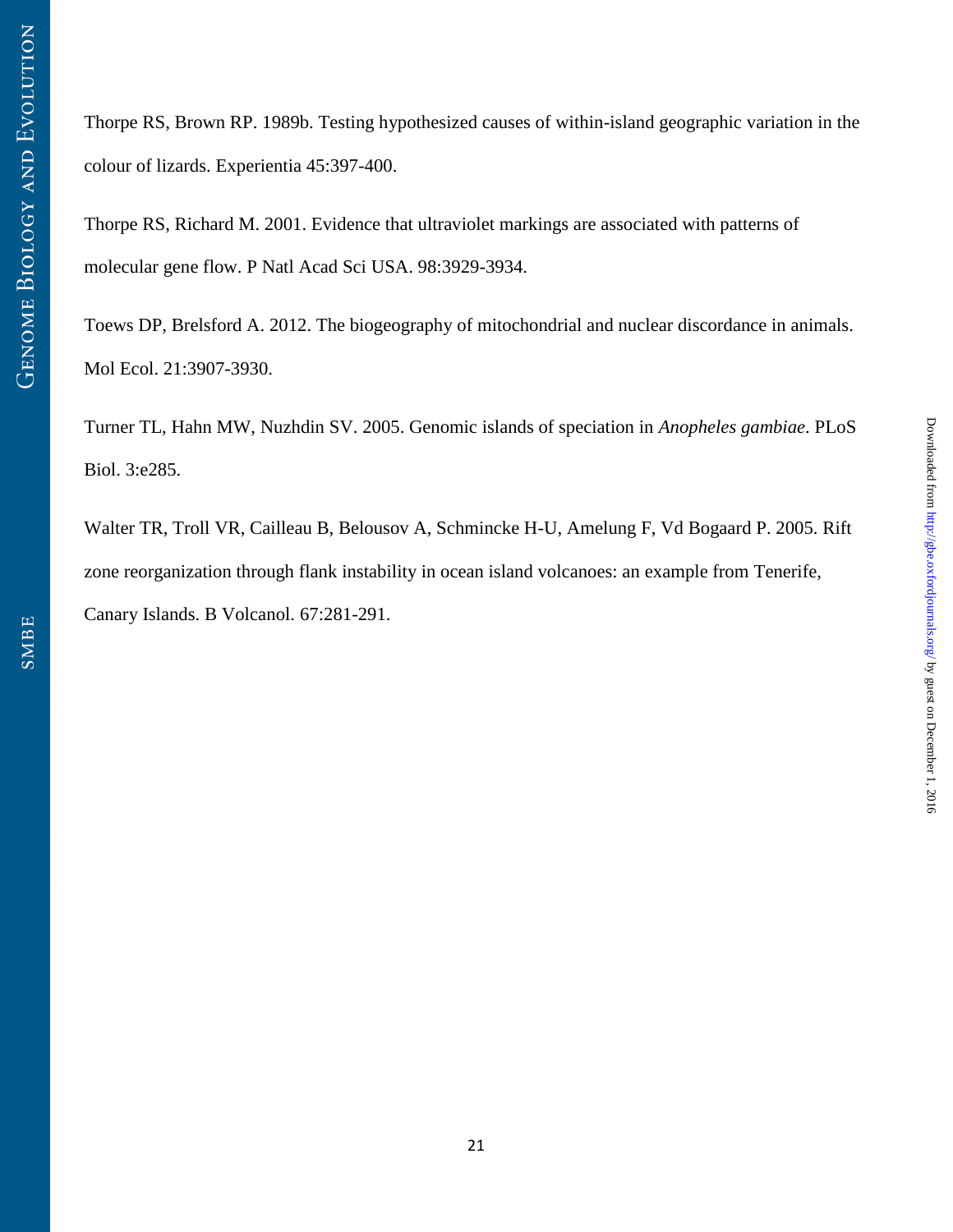Fig. 1. Morphological variation and mtDNA distribution in Gallotia galloti on Tenerife. The mid-point of the range of population variation in adult male colour pattern (adapted from (Thorpe and Brown 1989a)) (yellow line), the approximate distributions of the main two mtDNA lineages (white line), and the sample sites for the present study are shown on a satellite image of Tenerife (© DLR e.V. 2010 and © Airbus DS Geo GmbH 2010).

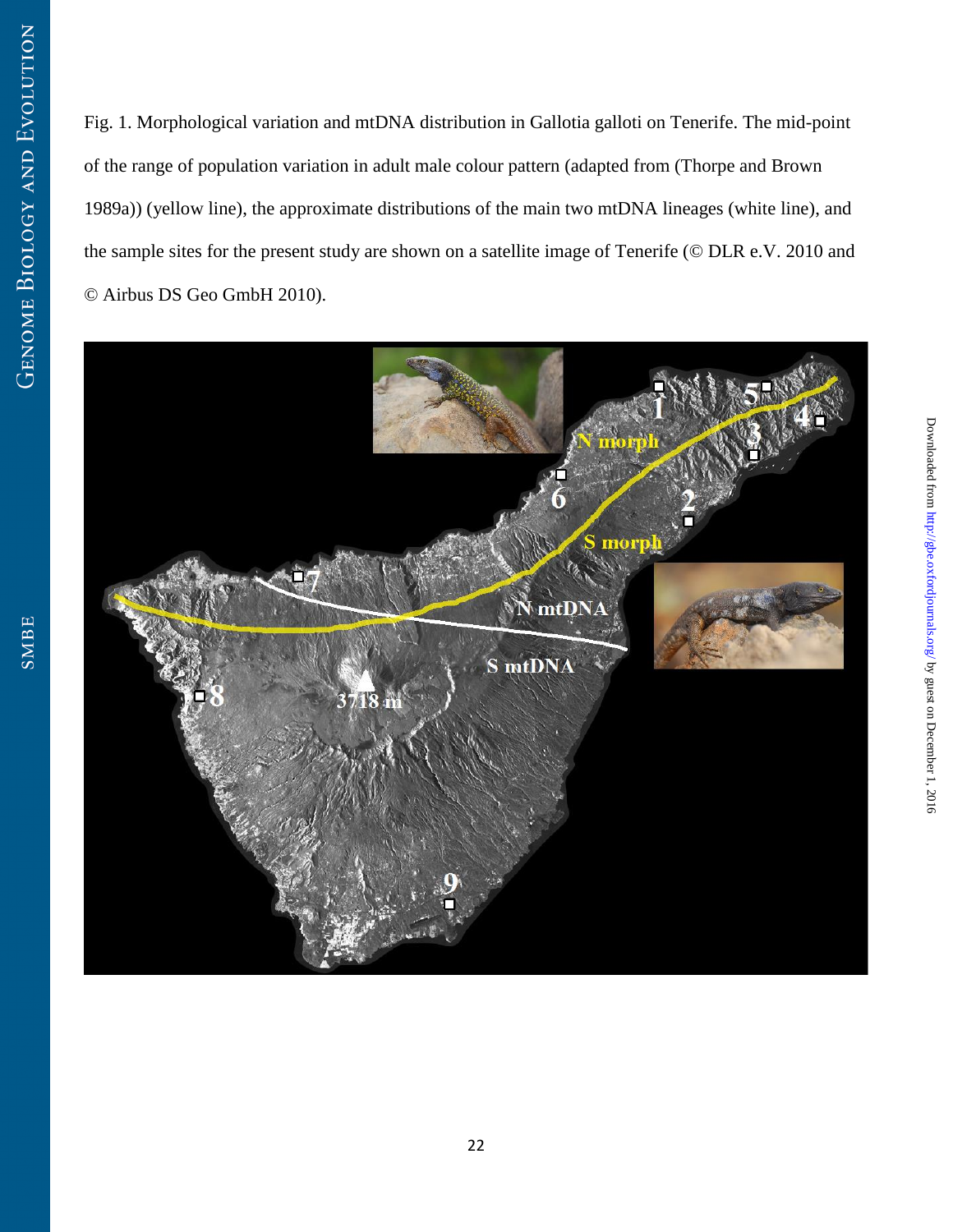Fig. 2. Discriminant analysis of Principal Components, using all SNPs. Individual scores on the first two Discriminant functions from the Discriminant Analysis of Principal Components of all 267483 SNPs (axes are marked at respective origins). Lines between populations are from a minimum spanning tree between population centres (marked by  $X$ ). The eight eigenvalues are given in the subplot.

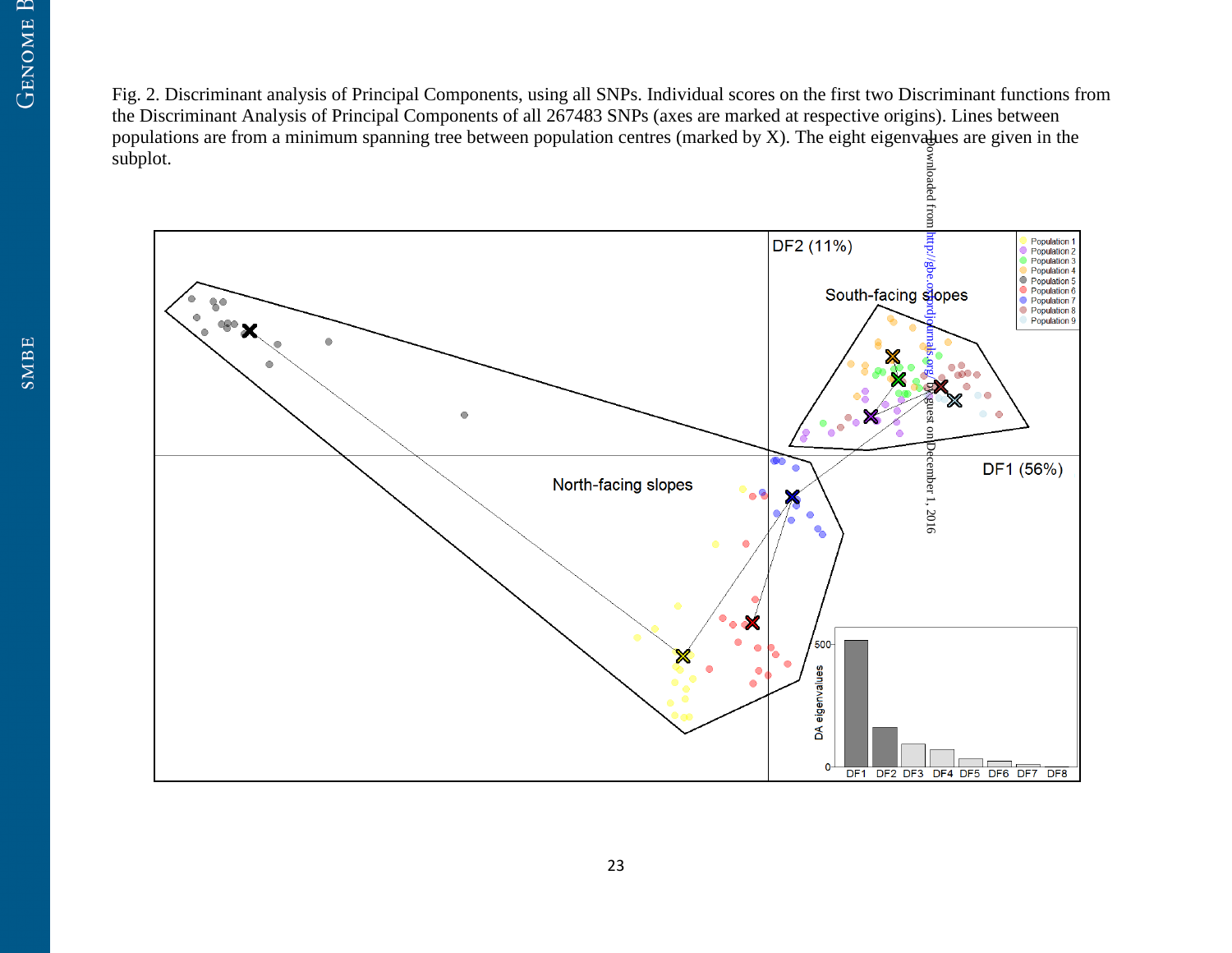3000



Fig. 3. Bar chart showing numbers of private alleles in each sample relative to all other sampled populations.

 $Downloaded from [http://gbec.oxfordiounals.org/ by guest on December 1, 2016](http://gbec.oxfordiounals.org/)$ 

Downloaded from http://gbe.oxfordjournals.org/ by guest on December 1, 2016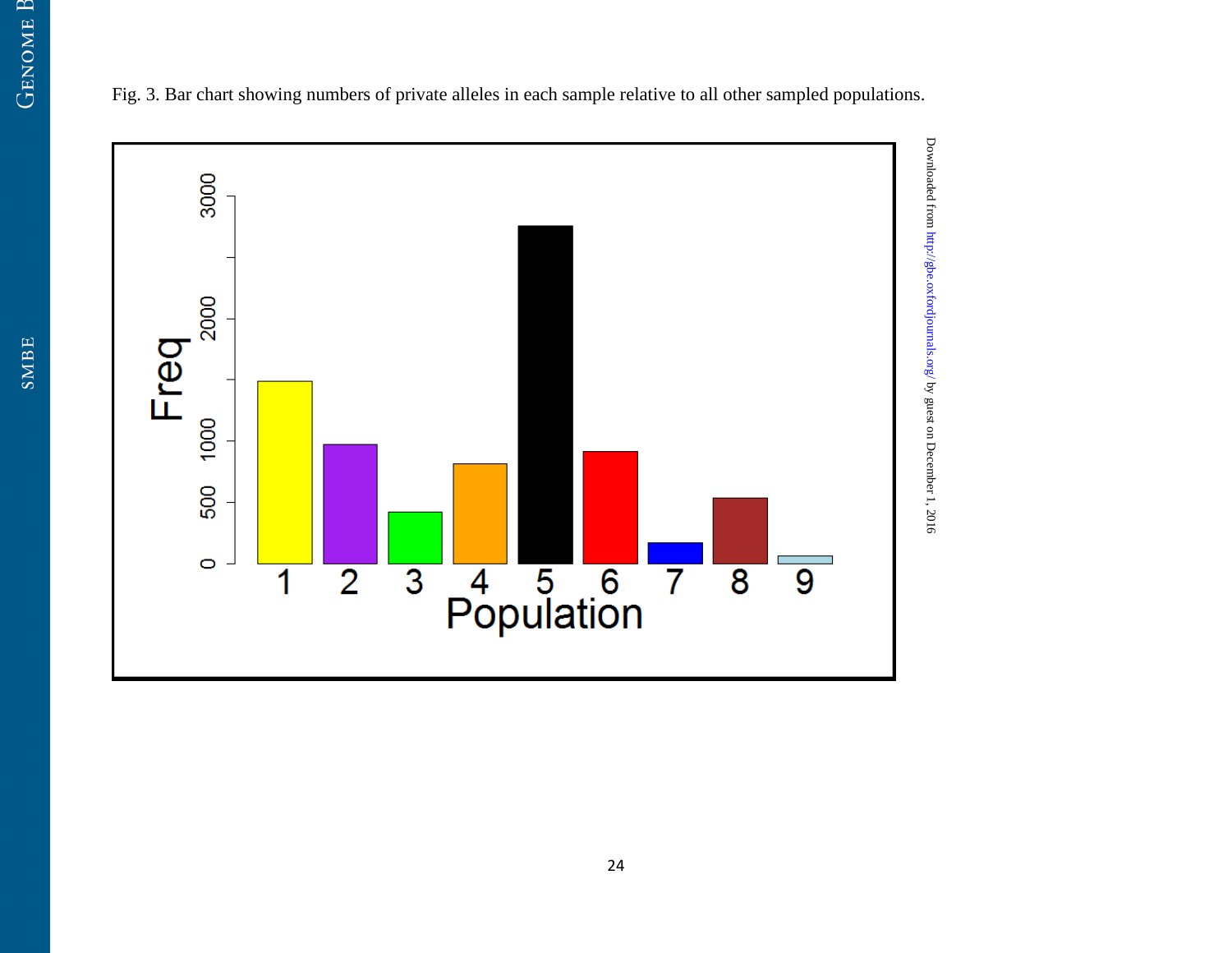Fig. 4. Discriminant analysis of Principal Components for SNPs under selection. SNPs Individual scores on the first two Discriminant functions from the Discriminant Analysis of Principal Components of the 103 SNPs identified as candidates for selection by Bayescan. Lines between populations are from a minimum spanning tree between population centres (marked with X). The eight eigenvalues from the Discriminant Analysis (ordered DF1-DF8) are given in the subplot.